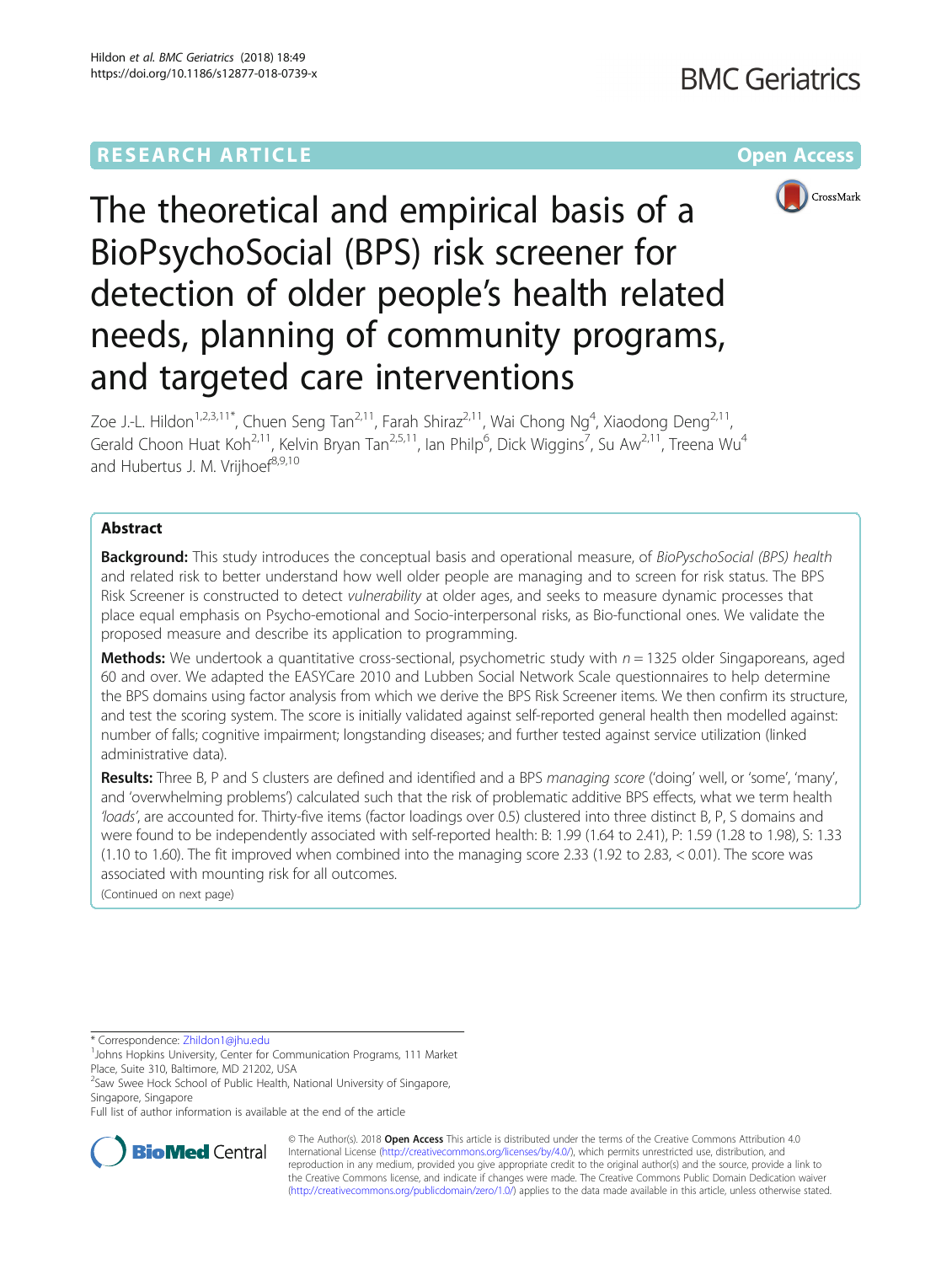## (Continued from previous page)

**Conclusions:** BPS domain structures, and the novel scoring system capturing dynamic BPS additive effects, which can combine to engender vulnerability, are validated through this analysis. The resulting tool helps render clients' risk status and related intervention needs transparent. Given its explicit and empirically supported attention to P and S risks, which have the potential to be more malleable than B ones, especially in the older old, this tool is designed to be change sensitive.

Keywords: Interdisciplinary theory, Successful ageing, Risk stratification, Measurement study, Implementation science, Integrated care delivery in the community

# Background

'There is no single variable that can be used to describe health, and health cannot be measured directly' [\[1\]](#page-13-0). We aim to define - both conceptually and empirically - BioPsychoSocial (BPS) health function and related risks in the context of ageing, and to map it to specific health-related outcomes including falls, cognitive impairment, burden of longstanding diseases, and reliance on tertiary care. In so doing, we take two previously tested questionnaires [\[2](#page-13-0)–[5](#page-13-0)] and carry out a secondary empirical evaluation to adapt and combine their items into a condensed scoring system for use in capturing BPS health risk and managing status. This work is conceived through dialogue with an interdisciplinary team (programmers, clinicians, government officials, social scientists and psychometricians) for the purposes of improving program implementation. It is based on a dynamic model of health functioning.

Specifically, we seek to better understand risk status of older people by measuring BPS health *loads* that weigh them down, so as to best intervene to help protect or use program levers that will buffer, or lift people, out of harm's way as they age. We draw on a case detection pilot intervention in Singapore, which is part of the Community for Successful Ageing (ComSA) [[6\]](#page-13-0) initiative. ComSA consists of a two pronged, yet overarching, intervention which offers Community Development courses and activities for proactive Third agers [\[7](#page-13-0)] and Care Management for more vulnerable Fourth agers [[8](#page-13-0)]. By Third Agers we refer to those older people who are post-retirement and living the classically defined period between mostly having given up working life and onset of the Forth Age, where limiting health conditions and other adversities conflate to make independent life harder.

ComSA aims to help older people to maintain health for as long as possible, also helping them to build up reserves of resources and support, and to adapt to inevitable changes when they do come. This positioning of successful ageing, is outlined in the ComSA Program Framework, Additional file [1:](#page-12-0) Figure S1. and sits within a longstanding tradition of defining and striving for successful ageing to be a dynamic and evolving process, as elaborated below. Although the program implementation has followed a broad dichotomising of service platforms, targeting largely more proactive health maintenance programming to those already managing well, and adaptive services to those who are more vulnerable, health experiences are not always so neatly divided. Therefore, the ComSA delivery system also allows for some shifting between services and activities across these two platforms, as appropriate.

Our measurement approach, using the BPS Risk Screener, is also embedded within the ComSA program framework. The measure helps to allocate programme participants to services and to meaningfully tailor interventions using an evidenced based delivery system.

To explicate this approach, we present its theoretical and empirical underpinning in three parts. First, we situate this work within the context of literature on healthy and successful ageing. Building on this, we define the B, P, and S domains, and how they can combine to make a person vulnerable at older ages, and position our approach in relation to frailty and related measures. Secondly, we operationalize the three domains in term of questionnaire items, as well as show how we will capture their interrelationships using a dynamic scoring system. We then validate the BPS Risk Screener against health-related outcomes. Finally, we discuss our findings in relation to existing instruments for capturing health and quality of life at older ages.

## Successful ageing

Recent conceptualizations of successful ageing increasingly move away from defining it as simply living longer while staving off disease and biological decline [[9](#page-13-0)–[11\]](#page-13-0). A systematic review of the literature on successful ageing from 1987 to 2013 [[11](#page-13-0)] identified 16 out of 67 articles as arguing for a more holistic definition for successful ageing, and for these to include psychological and social domains. For example, they cite Young et al. [\[12\]](#page-13-0) definition of successful ageing as the ability to use physical and social adaptive strategies to 'achieve a sense of well-being, high self-assessed quality of life, and a personal sense of fulfilment, even in the presence of disability and illness'. This idea of adapting and compensating for losses as we age, earlier described by Baltes & Baltes [[13\]](#page-13-0), similarly underlies Kahana and Kahana's proactivity model [\[14,](#page-13-0) [15\]](#page-13-0).

The proactivity model emphasizes having and using social, financial and psychological resources, to adapt to stressors in old age and maintain quality of life [\[14](#page-13-0)].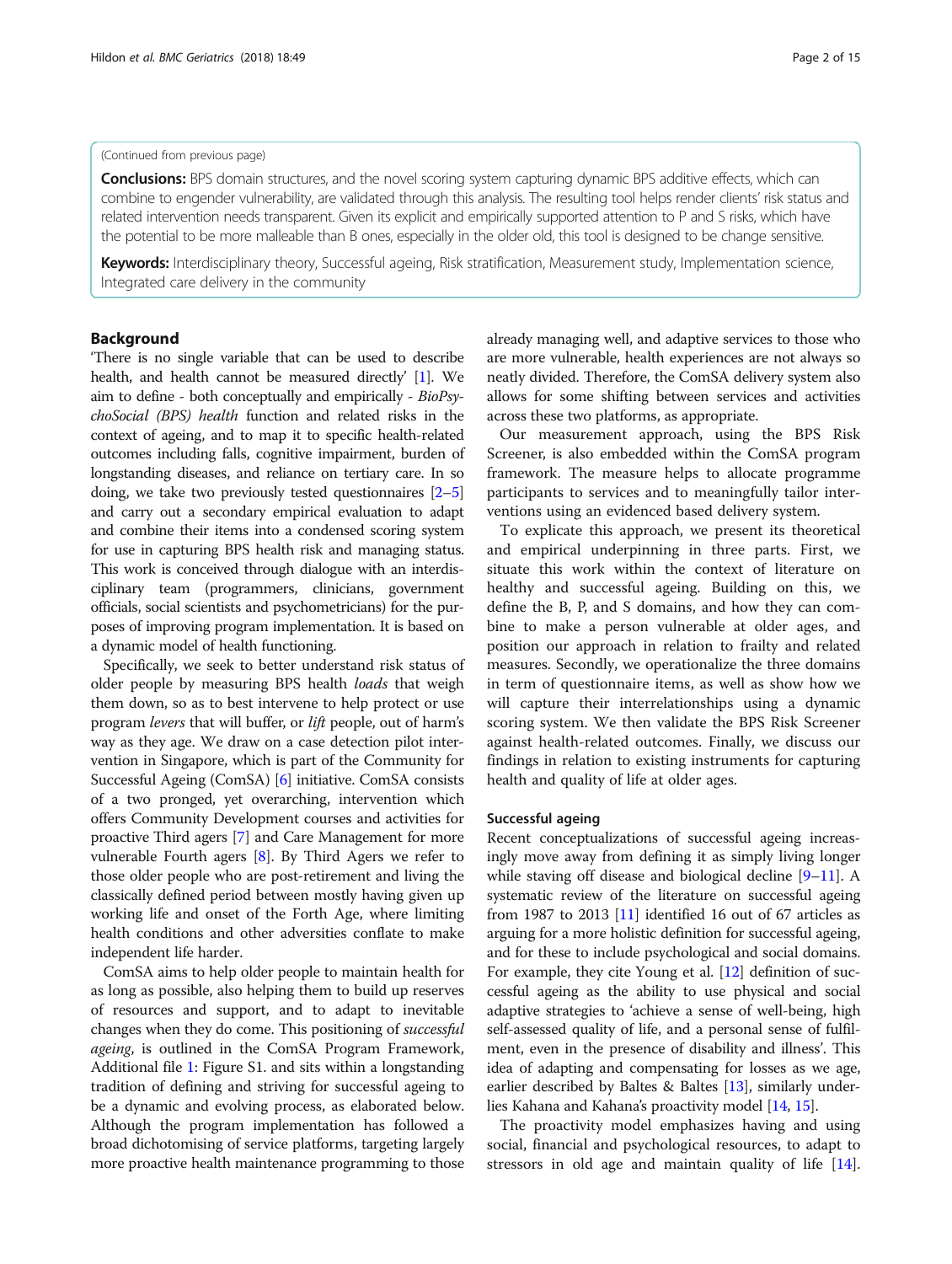These ideas reflect the notion of *active ageing* advanced by the WHO [\[16](#page-13-0), [17\]](#page-13-0). This is defined as 'the process of optimizing opportunities for health, participation and security in order to enhance quality of life as people age', which emphasizes actions across multiple sectors, with the goal of keeping older people in their communities, and contributing to building social capital [[17\]](#page-13-0). Put together, this body of literature echo's Antonovskey's longstanding conception of salutogenesis, or health as more than simply the absence of disease, but a dynamic process whereby psychosocial asset can promote recovery, or sustain physical health [\[18\]](#page-13-0); a view also supported by George Engle in his classic positioning of the Biopsychosocial model [[19\]](#page-13-0).

A more critical stance on these concepts also needs to acknowledge the unequal access to resources, and marginalization of some older adults, across differing sociocultural contexts [[20](#page-13-0)–[22](#page-13-0)]. Capturing risks through a comprehensive BPS risk screener (identifying who is vulnerable, as much as how to capture vulnerability) can render not only needs but lived inequalities of older people more transparent for intervention, policy and planning. Our approach draws upon this history of theory and research to ultimately operationalize the dynamic nature of ageing and health. It acknowledges that the notion of a disease-free old age is unrealistic for many individuals  $[8, 23]$  $[8, 23]$  $[8, 23]$ , and that access to resources and the 'starting points' for intervention are unique and will differ for each person.

## Defining BPS health and related risks at older ages

We describe BPS health after the World Health Organisations (WHO) [\[24,](#page-13-0) [25\]](#page-13-0), as: 'a set of dynamic features [emphasis our own] and dimensions that can be measured'. This definition also accounts explicitly for homeostasis, meaning a system or person's ability to 'recalibrate' or 'bounce back', in the face of disruptions. As such, following Huber et al. [[25](#page-13-0)], health is defined as follows:

- Biological health (B): 'In the physical domain, a healthy organism is capable of 'allostasis'—the maintenance of physiological homoeostasis'.
- Psychological health (P): 'In the mental domain [factors] that contributes to a successful capacity to cope, recover from strong psychological stresses.
- *Social health* (S): 'In the social domain, people's capacity to fulfil their potential and obligations'; 'to participate in social activities'.

Thus, risk is conceived as: the presence of Biofunctional degeneration that can result in either cognitive (dementia), physical (illness) or impairments (limiting activities of daily living); as well as poor Psycho-emotional function and coping resulting in a lack of capacity to recover from strong psychological stresses; and inadequate Socio-interpersonal networks in the form of quantity and quality of relationships, lack of support and empowerment, and capacity to live independently. Risks in each BPS domain are both distinct, as well as inter-related as they can add up, or offset one another within and across the domains. This relationship is further elaborated in relation to the *Load-Levers-Lift process*, and used to operationalize the scoring system of the BPS questionnaire items.

# Vulnerability

Vulnerability is explicitly distinguished from frailty. Vulnerability, a term transposed from developmental studies [[26\]](#page-13-0) can ensue in an older person from any unique BPS combination. It is simply, and broadly conceived as an older person's risk of being unable to manage. For example, an older person may have limiting long-standing illness but many psycho-social buffers, or strong social support and emotional coping. On the other hand, an older person who is physically robust, may have many P and S problems such as social isolation or depression. According to our definition of vulnerability, an older person who is physically unwell but otherwise robust will not be vulnerable. Conversely, they can be vulnerable without being physically unwell.

Therefore, our concept of vulnerability differs from frailty, which has primarily been associated with biofunctional states, such as slow walking speed, tiredness, weakness and decreased physical activity [[27](#page-13-0)], and has thus been termed a geriatric syndrome [[28\]](#page-13-0). Some frailty instruments have been developed to capture B and some P and S item, and to be inclusive and multifaceted [[29](#page-13-0), [30\]](#page-13-0) such as the Tilburg Frailty Indicator or TIF [\[31](#page-13-0)]. Nevertheless, recent systematic reviews of frailty instruments [[32](#page-13-0), [33](#page-13-0)] show frailty tools are still mainly positioned to capture chronological age-related biomedical deteriorations. For instance, the Physical Frailty Phenotype instrument [[34\]](#page-13-0) is the most popular instrument catalogued in a 2016 review [[33](#page-13-0)]. All identified frailty instruments indexed health problems at older ages or measured a latent concept frailty, and none of them sought to capture dynamic effects.

## Loads-levers-lifts processes

The Loads-Levers-Lifts process (Additional file [2](#page-12-0): Figure S2) describes a 'see-saw' effect in which poor health in the various BPS domains can be conceptualized as loads, making an older person vulnerable. While fewer loads in each BPS domain will protect the person, and provide a better starting point. As loads accumulate across domains, adaptive capability of the older person will start to be depleted. We define adaptive capability as having the resources and ability to maintain and overcome health-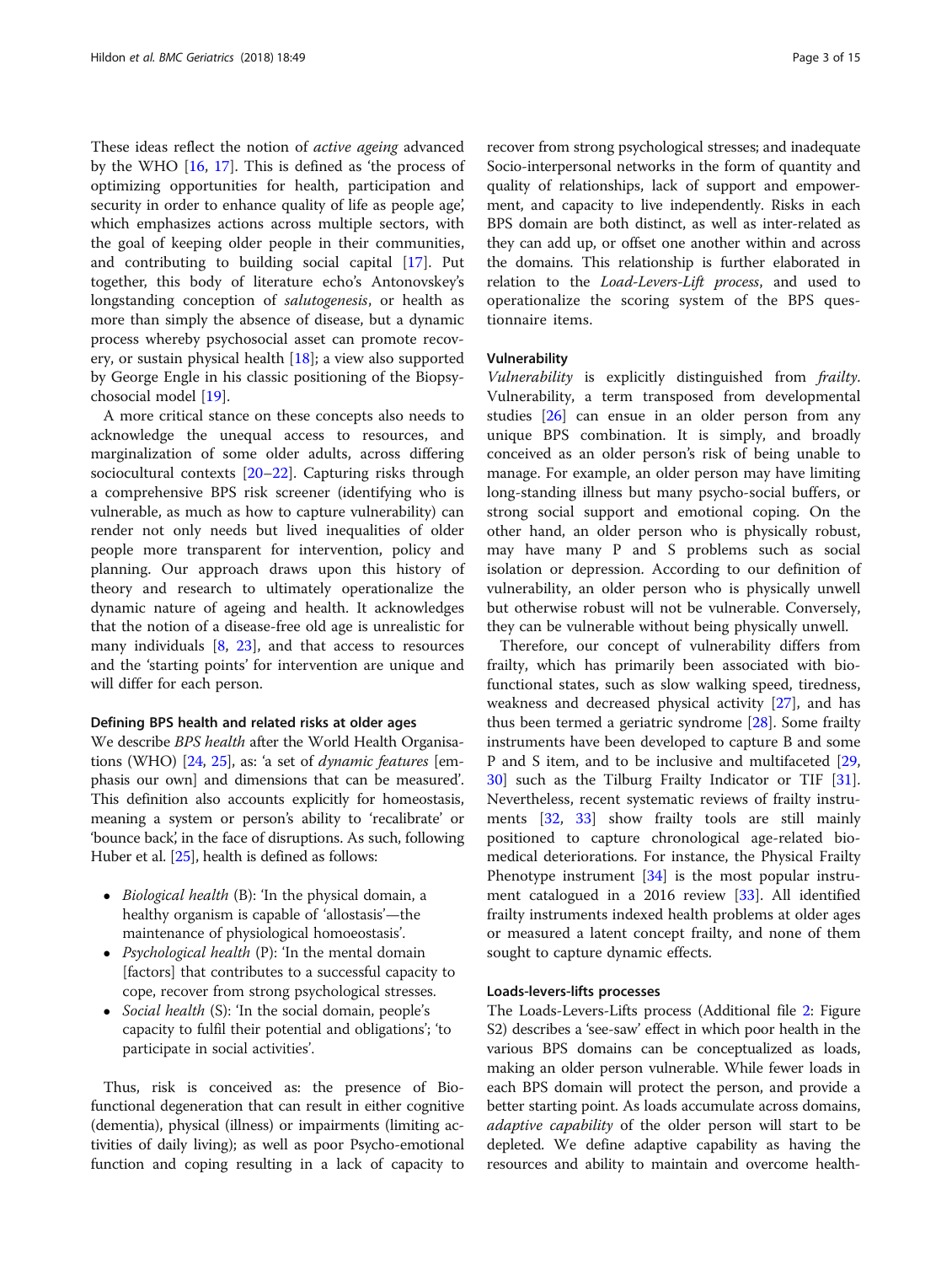related deficits. This will help strengthen a person's basic intrinsic capacity [[17](#page-13-0)] in the face of inevitable changes at older ages. This phenomenon can also be likened to filling a protective basket with a constellation of lifts, as depicted in Additional file [2](#page-12-0): Figure S2. The heavier the loads dragging people down to start with, the more the basket needs filling to help people manage successfully into and during the Fourth Age.

Levers are targeted interventions that help to fill these baskets, and keep loads as light as possible, thus building adaptive capability. Our proposed model follows the resilience research tradition [\[23](#page-13-0), [26,](#page-13-0) [35](#page-13-0)–[39](#page-13-0)] which clearly positions successful ageing as a dynamic and modifiable process. Resilience is defined as 'doing well despite adversity' [[37](#page-13-0)–[39](#page-13-0)] and will be achieved when loads are meaningfully offset. Resilience is an important concept in the approach that we propose, with a long history as a research tradition [\[40\]](#page-13-0). Resilience in developmental studies can be described as an accidental discovery, that came about when researchers studying children growing up in very vulnerable conditions, were surprised to find a certain proportion of them consistently, and across studies, surpassed all expectations.

This discovery lead to the quest to identify exactly how, and why these children were special. It has since become evident that this 'ordinary magic' [[35\]](#page-13-0) will be reproduced at any age, across the whole life course, and in the face of varying adversities. Studies of resilience at older ages for example demonstrate how resilient older people can be identified [\[23](#page-13-0), [37](#page-13-0)–[39\]](#page-13-0) and their ageing experiences distinguished from more vulnerable ones [[36,](#page-13-0) [37](#page-13-0)]. Our research takes the stance that what underscores the resilience phenomenon is not so much an invisible constellation of protective traits, but being able to leverage enough lift to tip back the balance in an individuals' favour. The starting point to rendering these processes explicit will be to accurately capture individual loads, and hence this construct, is the focus of the current study.

## Measuring 'loads': A theoretically derived scoring system

The BPS Risk Screener ranges capturing scores on those who are managing or 'doing well', to those that are at risk or living with 'overwhelming problem', in other words detecting the range or 'weight' of health loads. This range is captured in a unique scoring system that forthcoming analyses validates. The scoring approach was constructed iteratively from our theory base, pilot administration in the community, and statistical scoping and sensitivity analysis to find the best way to simply yet meaningful capture the BPS interrelations. Additional file [3](#page-12-0): Figure S3a-b provides a schematic to explain the scoring structure.

We derive 'some' vs. 'a lot' of health problems benchmarks from population norms (statistical averages) within the individual B, P, and S domains to determine what we call *managing counts*, see 3a. We then sum managing counts across individual domains into an overall managing score, see 3b, to capture the BPS risk categories. The term 'managing' is chosen to report the scores because it was judged more sensitive than the term 'risk' score when sharing results with older people themselves.

# Specific objectives

The objectives of the forthcoming empirical validation of the Risk Screener are threefold:

- (1)To identify the specific BPS factors and related items that map to our theoretically defined domains;
- (2)To examine individual B, P, and S predictors and additive BPS effects in relation to our theoretical stance that health is multi-faceted and self-reported health would therefore be significantly associated with all three domains;
- (3)To further examine associations of our managing/ risk scores with: falls, cognitive impairment, burden of longstanding diseases, and reliance on tertiary care outcomes.

# **Methods**

## Measuring additive effects

This is a psychometric study, using a quantitative survey design to examine the theoretical premise of Risk Loads as an operational construct. Risk Load measurement must account for 'dosing' of loads that add up to make things worse, both within and across BPS domains. The scoring system is based on our theoretical starting point. First, we calculate BPS domains managing counts: 0 'none', 1 'some', and 2 'a lot'. For the B and P domains 'None' is scored when no risk items are ticked; thresholds of 'some' and 'a lot' were derived at or above the median. Except for the S domain, which was divided into tertiles. Next, we sum across BPS domains: adding the managing counts to reflect the following: 0–1 'doing well'; 2–3 'some problems'; 4–5 'many problems; 6 'overwhelming problems'.

# Data collection and setting

Data were collected during August to October 2014, using non-randomized convenience sampling, and listings of addresses of participants of 60 years of age and older residing in Whampoa, a neighbourhood in Singapore with a high density of older people ( $N = 1375$ ). The questionnaire was translated and administered in English, Mandarin, and Malay. Surveyors were familiar with Chinese dialects such as Hokkien and Cantonese and using scripts adapted the questions orally when necessary. The survey was carried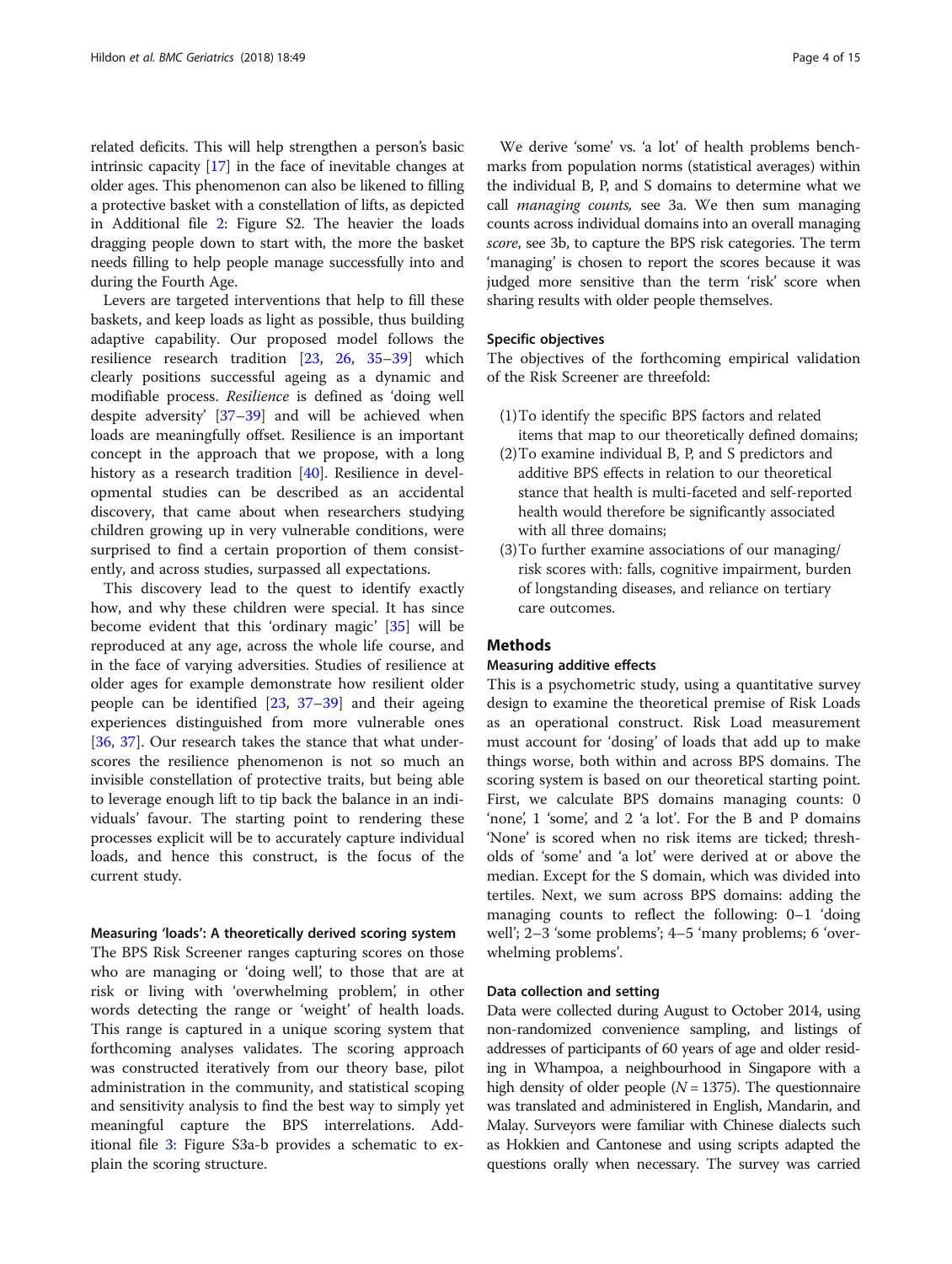out using door-to-door knocking, mainly in public Housing Development Board (HDB) flats. Public housing policy in Singapore equitably distributes these flats amongst ethnicities (predominantly Chinese, with fewer Malays, Indians); more than 90% are owner occupied although a minority who are socio-economically deprived may rent them from HDB.

These analyses are derived from a secondary data source. The data were originally collected by Tsao Foundation funded by the Ministry of Health of Singapore using a contracted survey company experienced in collecting data from older people in community settings, and trained in inter-RAI (the decision-making observed test for cognitive impairment) [[41\]](#page-13-0). Older people were approached directly, or though family members / care givers, who were first involved in the recruitment process where judged necessary. The data collectors followed a standard operating procedure, involving first gaining agreement from the care giver to invite the more notably vulnerable to take part in the survey, including testing for cognitive impairment with inter-RAI,

All participants themselves were also explained the purpose of the data collection, invited to take part, and asked for their own signed consent. Regardless of survey participation, further information and follow-up on care services by Tsao Foundation was made available. Outdoor community events such as ComSA 'tea parties' outlining Tsao Foundation Community Development services were made open to care givers and older people alike. A hospital referral scheme for Care Management was also established.

## Ethical review

The National University of Singapore (NUS) study team was granted an exemption certificate by NUS' Institutional Review Board (IRB) to use the community survey as a secondary data source. An amendment was approved to analyse an expanded de-identified dataset linked by Ministry of Health, containing admissions data.

# Measures and outcomes

The survey was designed to collect socio-demographic information, basic health and functional data, and thus contained the EASYCare standard 2010. EASYCare is positioned as a global tool [\[42\]](#page-13-0) with a long history as a leading, comprehensive, geriatric questionnaire useful in helping to assess clinical needs and to open discussion for social or practical support, one-on-one with clients. It can be valuably used for programmers to assess each individual and then agree with them what they would like in terms of support, referrals or other types of help. Equally, it was originally designed to derive summary scores of health which could be used to compare health status regionally, nationally, globally. The current analysis builds

on this latter approach, using a specific definition of health and risk.

The EASYCare items were themselves derived from the array of geriatric assessment tools  $[43]$ , and account particularly well for limitations in ADLs. This tool inclusively asks about P, feelings and depression. Potential S indicators focused on loss of B independence, such that might come with decline in cognitive ability, for example not being able to manage ones' affairs, or having carer support. Other intended S items, described fully later, transpired empirically as emphasizing the psychological. For instance, asking if clients 'felt' there were people they could call on for help. Responses to EASYCare items were either binary or Likert.

Since detail on quality and quantity of social networks are not reflected in the EASYCare item list, the Lubben Social Network Scale, which measures frequency of contact and quality of relationships with friends, and family (excluding those that you live with) were added to the questionnaire; these data are collected as counts, i.e. the number of family, and friends, in contact 'at least once a month'.

In addition, the survey contained the following selfreported outcomes: health status (poor to excellent); number of chronic or longstanding diseases (including: heart disease, stroke, chest/lung disease, cancer, arthritis, osteoporosis and bone fractures, diabetes, high blood pressure, high cholesterol, and doctor diagnosed depression); falls in the last year (none, one, and two or more); number of hospital admissions rates in the last 6 months. It also contained: an observable Inter-RAI cognitive function test (the decision-making observed test, ranging from intact, mild, moderate to severe impairment) [\[41](#page-13-0)]. Administrative data on hospital admissions, presenting at Emergency Department (ED), and Length of Stay (LoS), all in the last 6 months were added via data linkage.

# Data analysis

Analysis sought to examine the comprehensive BPS items list, to empirically identify items within each cluster, to then adapt them and test the structure of our theoretically derived scoring schema, for use in stratified care planning. Analyses were performed in R, a software environment for statically computing and graphics. We initially screened the data by examining inter-item correlations using Pearson's product moment correlation coefficient, the Kaiser-Meyer-Olkin (KMO) measure of sampling adequacy and Bartlett's test of sphericity to determine its suitability for factor analysis [[44\]](#page-13-0). A sensitivity analysis was also used, fitting the test to a polychoric correlation [\[45](#page-13-0)–[47\]](#page-14-0). We confirmed a KMO value greater than 0.50 and a significant Bartlett's test to proceed with the factor analysis [[48,](#page-14-0) [49](#page-14-0)].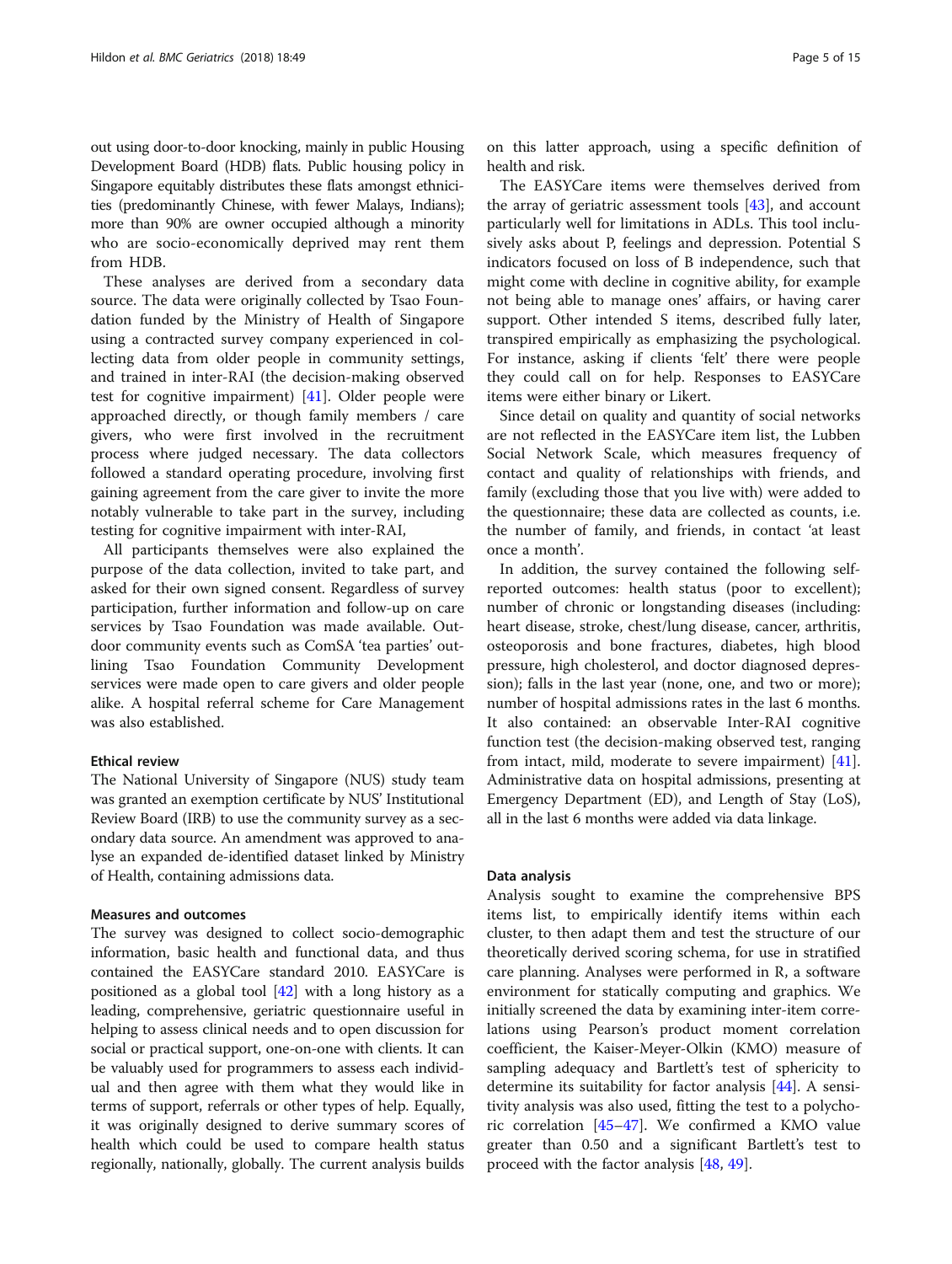Exploratory Factor Analysis was then applied to reduce the number of BPS indicators from an initial 52 EASY-Care and Lubben items. As these 52 items were ordinal variables, we used polychoric measure [\[48](#page-14-0), [50\]](#page-14-0) to compute the correlation between the items, using Promax Rotation specifying three components. We iteratively removed items with the weakest contribution to the factor structure at each step until all items had a primary factor loading of 0.5 or above across all components, and all cross-loadings were 0.3 and below. The Horn's parallel analysis [\[51](#page-14-0)–[53\]](#page-14-0) and the cumulative variance is reported. We examined internal consistency using ordinal alpha [\[54](#page-14-0)].

We tested the scoring system, looking for evidence of dose response across BPS domains by first examining gradients associated with our managing categories against outcomes of interest. Multivariate logistic regression was used on the outcomes that were dichotomised, and Poisson for outcomes of count data, first examining associations with the individual BPS managing counts, then the BPS managing score itself. The linear trend for each domain is examined by treating the BPS domains managing counts as numerical variables by coding 'none', 'some', and 'a lot' as 0, 1 and 2. For the managing score we coded 'doing well', 'some problems', 'many problems', and 'overwhelming problems' as 0, 1, 2 and 3 respectively.

Three outcomes were binary: 'poorer' self-reported health, corresponds to poor or fair to, and good, very good, or excellent corresponds to 'better health'; more than one fall in the last 12 months corresponds to 'yes', and none corresponds to 'no'; observed intact cognitive impairment corresponds to 'not impaired', and borderline and above to 'impaired'.

Five outcomes were based on counts data. These were, total number: of self-reported hospitalization and diseases; hospitalization, ED visits, LoS (all administrative data). For the number of self-reported hospitalization and diseases the goodness-of-fit tests suggested adequate fit and hence Poisson modeling is reasonable. For the total number of hospitalization, ED visit and LoS from administrative data, the goodness-of-fit test suggested inadequate fit due to over-dispersion and hence negativebinomial was used.

The managing count individual B, P, S categories were put into the same model which was adjusted for sociodemographic factors. The combined managing score categories were entered in the next model, also adjusted for sociodemographic covariates. These were: sex, female vs. male (reference); education, no formal education vs. primary education and above (reference); income  $\ge$  than \$250 a month as 'poor' vs. above this threshold as 'not poor' (reference); age, > 75 vs. ≤75 years (reference); and ethnicity, ethnic minorities vs. Chinese (reference).

# Results

# Sample characteristics

Complete data were available for  $N = 1325$  cases on our outcomes. Survey respondents' socio-demographic characteristics were compared to 2015 census data [[55](#page-14-0)] (Additional file [4:](#page-12-0) Table S1). In terms of gender, 59% of the Whampoa survey respondents were women compared to 53% in the general population; and 83% of both populations were Chinese, and represented ethnic minorities. Indians were somewhat over represented compared to the general population groups (11% vs. 6%), and somewhat less for Malays (5% vs. 9%). The survey respondents tended to be older (36% over 75 years vs. 25%), and less educated to higher levels (only 9% post-secondary education vs. 18%) compared to the general population. Therefore, our sample was somewhat more representative of those likely to have greater risk profiles, in terms of age and education but broadly matched ethnic and gender profile.

# Clustering of BPS domains

Initially, we examined the factorability of the 52 EASY-Care and Lubben items. The KMO measure was 0.93 (Pearson) and 0.58 (Polychoric) and Bartlett's tests were statistically significant  $(p < 0.05)$  in both cases. We reduced the 52 potential items to 35 through the iterative factor analysis process, identifying those with the highest predictive value within their clusters, Table [1a-c](#page-6-0). Horn's parallel analysis produced a screen plot with three discernible components. The ordinal alphas suggested strong internal consistency: B (21 items) 0.98; P (8 items), 0.85; S (6 items) 0.80. No substantial improvements in alpha for any of the scales could have been reached by eliminating more items. The cumulative variance was 66%.

The B domain had some of the strongest intercorrelations, which appears to reflect that these were also best developed/worded for our setting, and the most abundant component of the EASYCare tool. Interestingly, we had considered capturing up to two clusters in this domain, a cognitive and a physical/ADLs one. Instead potentially cognitive items such as having 'difficulty in making yourself understood…' or ability to do complicated tasks such as prepare meals, take medicine, or neglect personal grooming all clustered in the one domain, alongside more obviously physical ones.

In the S domain, all Lubben items clustered meaningfully together; items reflected both quality and quantity of relations. As for the P domain, emotional items such as feeling down, or those suggestive of effects from abusive relationships such as being discriminated against or not feeling safe, clustered. A P item on not having someone 'to ask for help' likely captured helplessness or lack of self-efficacy - feeling unable to ask.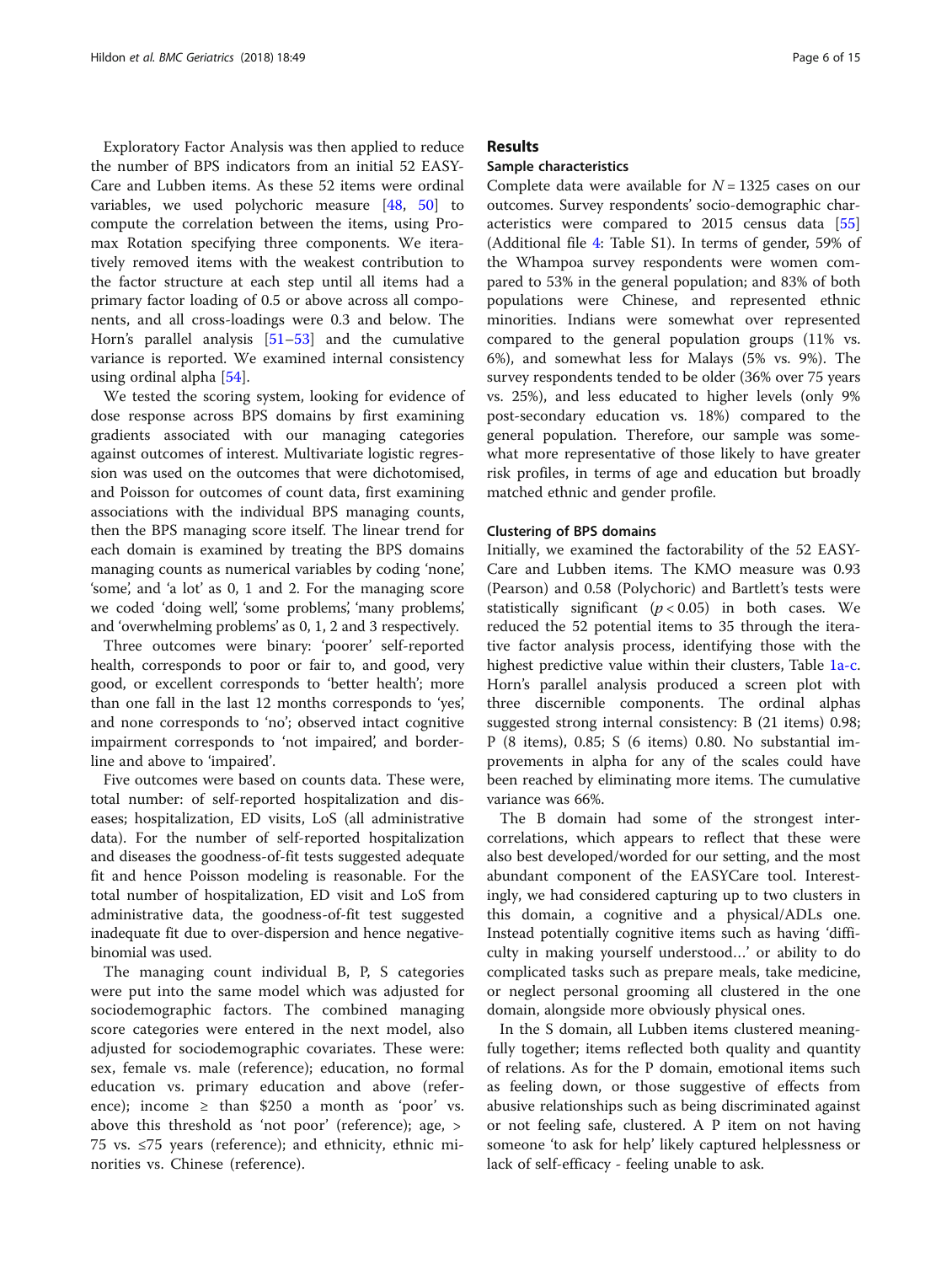<span id="page-6-0"></span>

|  |  |  |                                         | <b>Table 1</b> a-c: Factor analyses showing included items, $n = 1325$ |  |  |
|--|--|--|-----------------------------------------|------------------------------------------------------------------------|--|--|
|  |  |  | study participants over 60 years of age |                                                                        |  |  |

| staay participarits over oo years or age<br>Questionnaire item list                            | Component labels<br>and item loadings |
|------------------------------------------------------------------------------------------------|---------------------------------------|
|                                                                                                | by domain                             |
| 1a. Biological                                                                                 |                                       |
| Can you see (with glasses)                                                                     | 0.505                                 |
| Can you hear (with hearing aid)                                                                | 0.568                                 |
| Difficulty in making yourself understood                                                       | 0.815                                 |
| Use the telephone                                                                              | 0.886                                 |
| Keep up personal appearance                                                                    | 0.962                                 |
| Dress yourself                                                                                 | 0.958                                 |
| Wash your hands and face                                                                       | 0.959                                 |
| Use the bath or shower                                                                         | 0.988                                 |
| Do your housework                                                                              | 0.880                                 |
| Prepare your own meals                                                                         | 0.863                                 |
| Feed yourself                                                                                  | 0.964                                 |
| Take your own medicine                                                                         | 0.877                                 |
| Any accidents with your bladder                                                                | 0.712                                 |
| Accidents with your bowels                                                                     | 0.736                                 |
| Use the toilet                                                                                 | 0.973                                 |
| Move from bed to chair                                                                         | 0.907                                 |
| Get around indoors                                                                             | 0.866                                 |
| Manage stairs                                                                                  | 0.846                                 |
| Walk outside                                                                                   | 0.918                                 |
| Go shopping                                                                                    | 0.884                                 |
| Any difficulty getting to public services?                                                     | 0.881                                 |
| 1b. Psychological                                                                              |                                       |
| Safe inside your home?                                                                         | 0.573                                 |
| Feel threatened                                                                                | 0.532                                 |
| Feel discriminated                                                                             | 0.780                                 |
| Anyone to help in case of illness                                                              | 0.611                                 |
| Happy with accommodation?                                                                      | 0.822                                 |
| Feel lonely?                                                                                   | 0.599                                 |
| Feeling down                                                                                   | 0.705                                 |
| Bothered by having little interest<br>or pleasure?                                             | 0.727                                 |
| 1c. Social                                                                                     |                                       |
| How many relatives do you see or<br>hear from at least once a month?                           | 0.750                                 |
| How many relatives do you feel at ease<br>with that you can talk about private matters?        | 0.833                                 |
| How many relatives do you feel at close to<br>such that you could call on them for help?       | 0.843                                 |
| How many of your friends do you see or<br>hear from at least once a month?                     | 0.535                                 |
| How many of your friends do you feel at<br>ease with that you can talk about private matters?  | 0.654                                 |
| How many of your friends do you feel at close to<br>such that you could call on them for help? | 0.598                                 |

Distributions of the managing score based on the 35 item clusters are shown in Additional file [5:](#page-12-0) Figure S4. It was positively skewed with 38.7% 'doing well', 44.0% had 'some', 15.7% 'many' and only 1.6% 'overwhelming' problems. This last category contained  $n = 21$  cases, which limited upcoming analysis at this level.

# Dose response relationships

Additional file [6](#page-12-0): Figure S5a-d, Additional file [7](#page-12-0): Figure S5e–h, shows gradients and significant  $p$ -values for trend for at < 0.001 for all outcomes based on an unadjusted analysis. These analyses were sometimes based on low proportions and small averages, e.g. only 11.5% had been admitted to hospital, and just 0.7% more than once; 14.9% of the population reported a having a longstanding disease. Nevertheless, we found that 66.7% of those with overwhelming problems described their own general health as poor, compared to just over a third 35.6% in the many problems category.

Correspondingly, 42.9% of those with overwhelming problems, had self-reported being hospitalized in the last 6 months, sometimes more than once, compared of 17.3% of those with many problems who were only admitted once. The proportion reporting falls showed the smoothest gradient. Nearly half, or 49.0% of those with many problems had moderate or worse cognitive impairment, and 57.1% of those with overwhelming problems did too. We saw a flatter relationship on administratively collected service usage data, which we unpack further in adjusted models; the administrative data although objectively collected may not reflect the range of services captured by the self-report.

Multivariate explanatory analyses are detailed throughout Tables [2,](#page-7-0) [3](#page-7-0), [4](#page-8-0), [5](#page-8-0), [6](#page-9-0), [7](#page-9-0), [8,9](#page-10-0) and summarized in Additional file [8:](#page-12-0) Figure S6. Supporting our BPS 'health' definition, all BPS domains where found to independently contribute to general self-reported health: B domain Odds Ratio (OR) 1.99 (1.64 to 2.41), P OR 1.59 (1.28 to 1.98), and S OR 1.33 (1.10 to 1.60), and the fit improved when used as a managing score, OR of 2.33 (1.92 to 2.83, < 0.01). It was also consistent with our chosen outcomes that the B domain linear trend was significant for all of them.

However, the domain P did not appear to independently contribute to cognitive function outcomes, although this statistic was borderline OR 1.26 (1.00 to 1.59), nor to hospital admissions. While S was itself also not independently associated with hospitalization, or with falls - perhaps because our social domain does not capture social support inside the home - and number of diseases. Number of diseases captured the largest association in the overall B domain, Incidence Risk Ratio (IRR) of 6.02 (4.83 to 7.49), and some impact from the P domain IRR of 1.2 (1.06 to 1.36, < 0.01).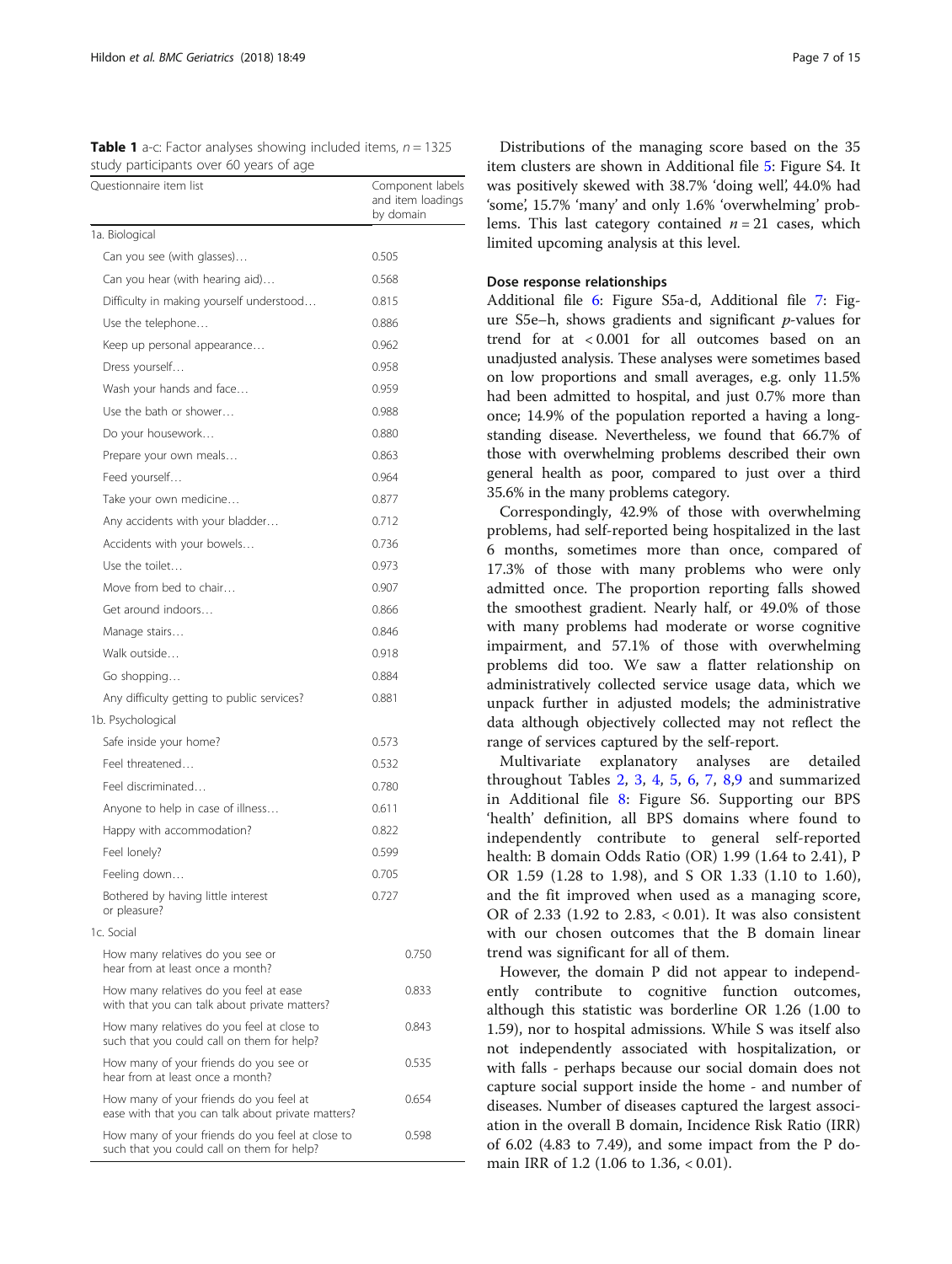<span id="page-7-0"></span>**Table 2** Adjusted regression analysis (logistic, Odds Ratios) for Self-Reported Health,  $n = 1325$  participants aged 60 and over

| Model                                   | Domain          | Level                 | OR (95% CI, P-value)           | $P$ -value | Linear trend (95%CI, P-value)  |
|-----------------------------------------|-----------------|-----------------------|--------------------------------|------------|--------------------------------|
| Model with individual domain            | Biological      | No risk               | Reference                      | < 0.01     | 1.99 (1.64 to 2.41, $< 0.01$ ) |
| managing counts <sup>a</sup>            |                 | Some risk             | 1.46 (0.99 to 2.15, 0.06)      |            |                                |
|                                         |                 | High risk             | 3.92 (2.68 to 5.72, $< 0.01$ ) |            |                                |
|                                         | Psychological   | No risk               | Reference                      | < 0.01     | 1.59 (1.28 to 1.98, $< 0.01$ ) |
|                                         |                 | Some risk             | 1.62 (1.09 to 2.41, 0.02)      |            |                                |
|                                         |                 | High risk             | 2.50 (1.56 to 4.02, $< 0.01$ ) |            |                                |
|                                         | Social          | No risk               | Reference                      | < 0.01     | 1.33 (1.10 to 1.60, $<$ 0.01)  |
|                                         |                 | Some risk             | 1.69 (1.17 to 2.46, 0.01)      |            |                                |
|                                         |                 | High risk             | 1.82 (1.24 to 2.67, $< 0.01$ ) |            |                                |
| Model with managing scores <sup>b</sup> | BioPsychoSocial | Doing well            | Reference                      | < 0.01     | $2.33$ (1.92 to 2.83, < 0.01)  |
|                                         |                 | Some problems         | 2.18 (1.52 to 3.13, $< 0.01$ ) |            |                                |
|                                         |                 | Many problems         | 4.98 (3.26 to 7.59, $< 0.01$ ) |            |                                |
|                                         |                 | Overwhelming problems | 17.96 (6.86 to 47.05, < 0.01)  |            |                                |

<sup>a</sup>The individual B, P, S categories were put into the same model with the following covariates: age, gender, ethnicity, income and education

<sup>b</sup>Likewise, the combined managing score categories were put into a model with the following covariates: age, gender, ethnicity, income and education

Unsurprisingly, the decision to admit to hospital appeared driven only by Bio-functional factors: on selfreported outcomes the B domain IRR was 1.88 (1.52 to 2.32), on administratively recorded admissions it was 1.66 (1.4 to 1.96). However, ED presenting and LoS were notably also associated with the S domain: ED S linear trend IRR of 1.43 (1.19 to 1.74), and mounting effect of 1.7 (1.17 to 2.47) up to 2.08 (1.41 to 3.06); and a LoS S linear trend effect of 1.36 (1.01 to 1.83). Moreover, despite the individual BPS domains not always being significant, combined managing scores meaningfully improved associations in the expected direction, at each level, for most outcomes; excepting for service usage administrative data.

For these, we found a flattening of dose response, suggesting that these outcomes were associated with effects mainly between the lower and higher bands (a managing score over 4pts), and that the granular effects of many or overwhelming problems were harder to capture – i.e. not present in administratively collected service usage outcomes. Indeed, for administratively collected hospitalization, ED visits and LoS, those with overwhelming problems did not show poorest performance. This could be explained by administratively collected outcomes not accounting for intermediate or long-term care, or palliative home care, which is likely where the 'overwhelming' problems respondents would have sought the help they self-reported.

Table 3 Adjusted regression analysis (logistic, Odds Ratios) for Falls in the last 12 months,  $n = 1325$  participants aged 60 and over

| Model                                   | Domain          | Level                 | OR (95% CI, P-value)            | $P$ -value | Linear trend (95%CI, P-value)   |  |
|-----------------------------------------|-----------------|-----------------------|---------------------------------|------------|---------------------------------|--|
| Model with individual domain            | Biological      | No risk               | Reference                       | < 0.01     | 1.66 (1.35 to 2.04, $< 0.01$ )  |  |
| managing counts <sup>a</sup>            |                 | Some risk             | 1.34 (0.88 to 2.03, 0.17)       |            |                                 |  |
|                                         |                 | High risk             | 2.74 (1.83 to 4.1, $< 0.01$ )   |            |                                 |  |
|                                         | Psychological   | No risk               | Reference                       | 0.043      | 1.35 (1.06 to 1.72, 0.01)       |  |
|                                         |                 | Some risk             | 1.53 (1.00 to 2.34, 0.05)       |            |                                 |  |
|                                         |                 | High risk             | 1.70 (1.00 to 2.88, 0.05)       |            |                                 |  |
|                                         | Social          | No risk               | Reference                       | 0.271      | 1.18                            |  |
|                                         |                 | Some risk             | 1.16 (0.78 to 1.71, 0.46)       |            | $(0.97 \text{ to } 1.44, 0.11)$ |  |
|                                         |                 | High risk             | 1.39 (0.93 to 2.06, 0.11)       |            |                                 |  |
| Model with managing scores <sup>b</sup> | BioPsychoSocial | Doing well            | Reference                       | < 0.01     | 1.86 (1.52 to 2.28, $< 0.01$ )  |  |
|                                         |                 | Some problems         | 1.96 (1.33 to 2.89, $< 0.01$ )  |            |                                 |  |
|                                         |                 | Many problems         | 3.67 (2.33 to 5.76, $< 0.01$ )  |            |                                 |  |
|                                         |                 | Overwhelming problems | 5.37 (2.01 to 14.33, $< 0.01$ ) |            |                                 |  |

<sup>a</sup>The individual B, P, S categories were put into the same model with the following covariates: age, gender, ethnicity, income and education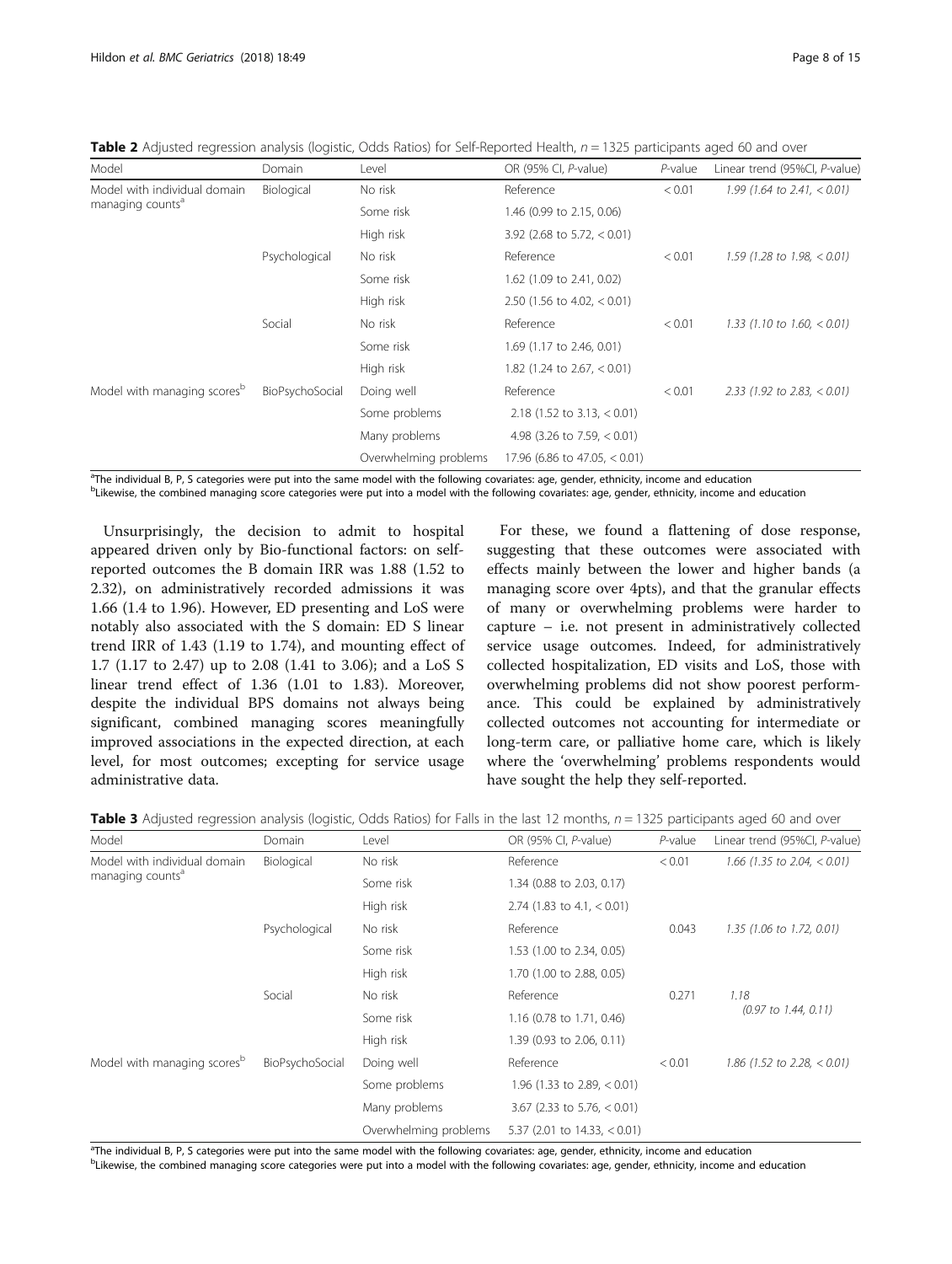|  | гаус эк |  |
|--|---------|--|
|  |         |  |

| Model                                   | Domain          | Level                 | OR (95% CI, P-value)             | $P$ -value | Linear trend (95%CI, P-value)  |
|-----------------------------------------|-----------------|-----------------------|----------------------------------|------------|--------------------------------|
| Model with individual domain            | Biological      | No risk               | Reference                        | < 0.01     | $2.86$ (2.34 to 3.49, < 0.01)  |
| managing counts <sup>d</sup>            |                 | Some risk             | 1.87 (1.24 to 2.81, $< 0.01$ )   |            |                                |
|                                         |                 | High risk             | 7.66 (5.19 to 11.29, $< 0.01$ )  |            |                                |
|                                         | Psychological   | No risk               | Reference                        | 0.12       | 1.26 (1.00 to 1.59, 0.05)      |
|                                         |                 | Some risk             | 1.43 (0.95 to 2.14, 0.09)        |            |                                |
|                                         |                 | High risk             | 1.47 (0.88 to 2.44, 0.14)        |            |                                |
|                                         | Social          | No risk               | Reference                        | < 0.01     | 1.51 (1.25 to 1.83, $< 0.01$ ) |
|                                         |                 | Some risk             | 1.82 (1.24 to 2.66, $< 0.01$ )   |            |                                |
|                                         |                 | High risk             | 2.35 (1.59 to 3.46, $< 0.01$ )   |            |                                |
| Model with managing scores <sup>b</sup> | BioPsychoSocial | Doing well            | Reference                        | < 0.01     | 2.78 (2.29 to 3.39, $< 0.01$ ) |
|                                         |                 | Some problems         | 2.82 (1.93 to 4.13, $< 0.01$ )   |            |                                |
|                                         |                 | Many problems         | $8.64$ (5.62 to 13.3, < 0.01)    |            |                                |
|                                         |                 | Overwhelming problems | 12.77 (4.95 to 32.91, $< 0.01$ ) |            |                                |

<span id="page-8-0"></span>Table 4 Adjusted regression analysis (logistic, Odds Ratios) for Observed Cognitive Function,  $n = 1325$  participants aged 60 and over

<sup>a</sup>The individual B, P, S categories were put into the same model with the following covariates: age, gender, ethnicity, income and education

<sup>b</sup>Likewise, the combined managing score categories were put into a model with the following covariates: age, gender, ethnicity, income and education

The self-reported hospitalization outcome itself did capture differences between those with 'many problems' IRR 2.47 (1.58 to 3.85) and 'overwhelming problems' IRR 5.67 (2.8 to 11.48), and although subject to recall bias may still be more reflective of a range of tertiary service usages.

In sum, our findings are consistent with dose response effects. The linear trend of the managing score was significant, with some fairly sizable effects: number of diseases IRR of 2.44 (2.17 to 2.74); observed cognitive function OR of 2.7 (2.29 to 3.39), and significant effects on self-reported health. These higher magnitude associations support our theoretical stance and conceptual

starting-point of the tool as measuring the latent concept of BPS health.

# Discussion

This work is distinguishable from other health, and frailty measures for older people [[32](#page-13-0), [33](#page-13-0), [56](#page-14-0)] by its interdisciplinary and empirically tested classification and combination of the BPS health domains. Existing risk assessment tools for older people, for example the Risk Instrument for Screening in the Community (RISC) [[57](#page-14-0), [58\]](#page-14-0) focus heavily on prioritizing the bio-functional domain. Many such studies can be classed as similar to well-known measures such as the EQ-5D [[59\]](#page-14-0) and SF-36

Table 5 Adjusted regression analysis (Poisson, Incidence Rates Ratios) for Self-Reported Hospitalization, n = 1325 participants aged 60 and over.

| Model                                   | Domain          | Level                 | IRR (95% CI, P-value)          | $P$ -value | Linear trend (95%CI, P-value)  |
|-----------------------------------------|-----------------|-----------------------|--------------------------------|------------|--------------------------------|
| Model with individual domain            | Biological      | No risk               | Reference                      | < 0.01     | 1.88 (1.52 to 2.32, $< 0.01$ ) |
| managing counts <sup>a</sup>            |                 | Some risk             | 1.59 (1.03 to 2.47, 0.04)      |            |                                |
|                                         |                 | High risk             | 3.45 (2.27 to 5.23, $< 0.01$ ) |            |                                |
|                                         | Psychological   | No risk               | Reference                      | 0.351      | 1.17 (0.93 to 1.48, 0.18)      |
|                                         |                 | Some risk             | 1.3 (0.87 to 1.96, 0.20)       |            |                                |
|                                         |                 | High risk             | 1.29 (0.77 to 2.16, 0.33)      |            |                                |
|                                         | Social          | No risk               | Reference                      | 0.50       | $0.99$ (0.81 to 1.2, 0.89)     |
|                                         |                 | Some risk             | 0.81 (0.55 to 1.19, 0.28)      |            |                                |
|                                         |                 | High risk             | 0.97 (0.66 to 1.42, 0.88)      |            |                                |
| Model with managing scores <sup>b</sup> |                 | Doing well            | Reference                      |            |                                |
|                                         |                 | Some problems         | 1.49 (1.01 to 2.2, 0.05)       |            |                                |
|                                         | BioPsychoSocial | Many problems         | $2.47$ (1.58 to 3.85, < 0.01)  | < 0.01     |                                |
|                                         |                 | Overwhelming problems | 5.67 (2.8 to 11.48, $< 0.01$ ) |            |                                |

<sup>a</sup>The individual B, P, S categories were put into the same model with the following covariates: age, gender, ethnicity, income and education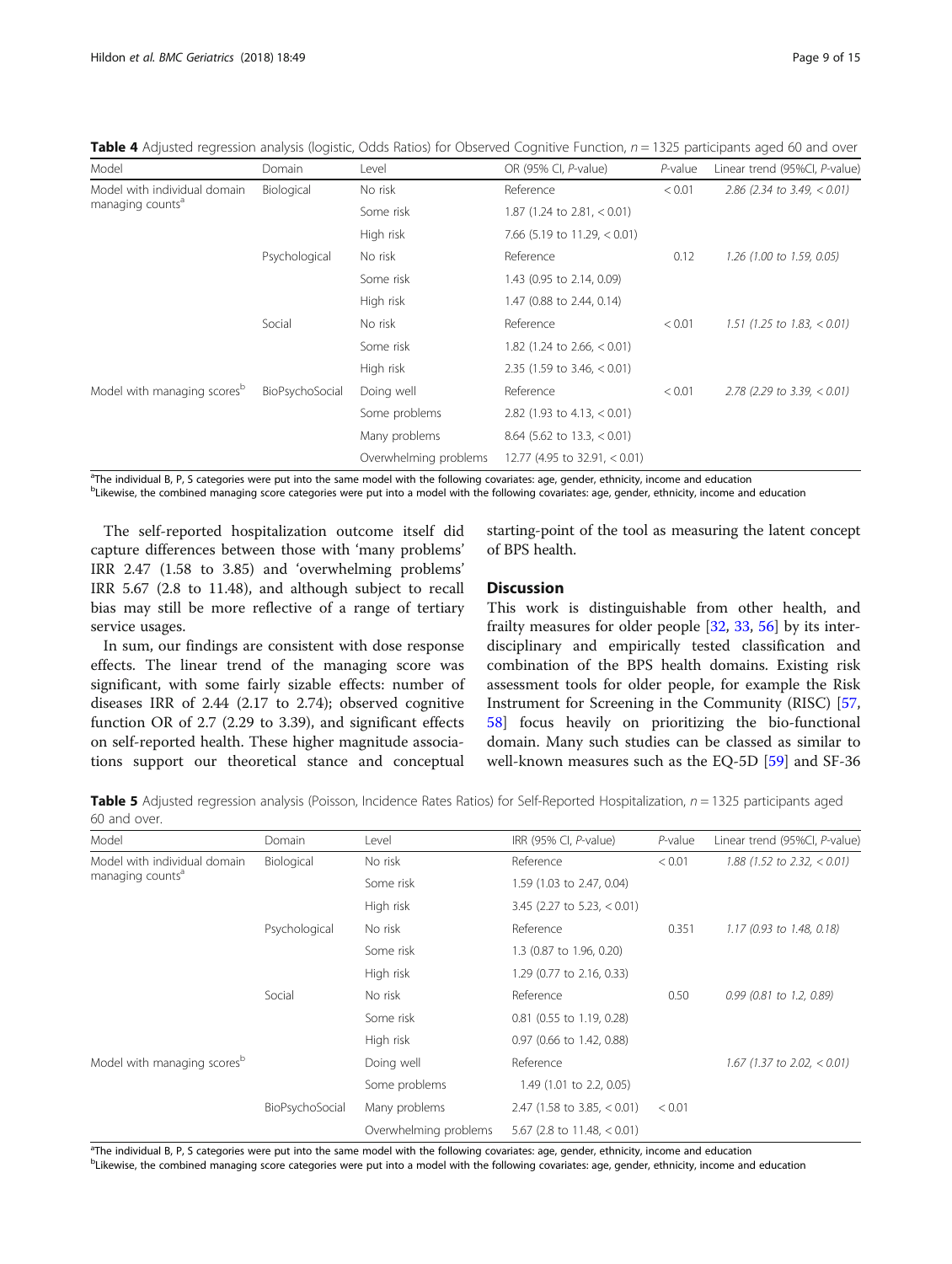| Model                                   | Domain          | Level                 | IRR (95% CI, P-value)           | $P$ -value | Linear trend (95%CI, P-value)  |
|-----------------------------------------|-----------------|-----------------------|---------------------------------|------------|--------------------------------|
| Model with individual domain            | Biological      | No risk               | Reference                       | < 0.01     | 6.02 (4.83 to 7.49, $< 0.01$ ) |
| managing counts <sup>a</sup>            |                 | Some risk             | 2.54 (1.47 to 4.4, $< 0.01$ )   |            |                                |
|                                         |                 | High risk             | 22.59 (14.22 to 35.87, < 0.01)  |            |                                |
|                                         | Psychological   | No risk               | Reference                       | < 0.01     | 1.2 (1.06 to 1.36, $< 0.01$ )  |
|                                         |                 | Some risk             | 1.52 (1.22 to 1.89, $< 0.01$ )  |            |                                |
|                                         |                 | High risk             | 1.28 (0.97 to 1.7, 0.08)        |            |                                |
|                                         | Social          | No risk               | Reference                       | < 0.01     | 1.06 (0.94 to 1.19, 0.31)      |
|                                         |                 | Some risk             | 1.5 (1.18 to 1.91, $< 0.01$ )   |            |                                |
|                                         |                 | High risk             | 1.19 (0.93 to 1.54, 0.17)       |            |                                |
| Model with managing scores <sup>b</sup> | BioPsychoSocial | Doing well            | Reference                       | < 0.01     | 2.44 (2.17 to 2.74, $< 0.01$ ) |
|                                         |                 | Some problems         | 8.82 (5.44 to 14.29, $< 0.01$ ) |            |                                |
|                                         |                 | Many problems         | 17.3 (10.61 to 28.19, < 0.01)   |            |                                |
|                                         |                 | Overwhelming problems | 24.63 (13.41 to 45.25, < 0.01)  |            |                                |

<span id="page-9-0"></span>Table 6 Adjusted regression analysis (Poisson, Incidence Rates Ratios) for Number of Diseases,  $n = 1325$  participants aged 60 and over

<sup>a</sup>The individual B, P, S categories were put into the same model with the following covariates: age, gender, ethnicity, income and education

<sup>b</sup>Likewise, the combined managing score categories were put into a model with the following covariates: age, gender, ethnicity, income and education

[[60\]](#page-14-0) which can be argued seek to capture Health-Related Quality of Life (H-R QoL) [\[61\]](#page-14-0) in adults. For example, by directly capturing the extent to which bio-medical conditions may interfere with social life, rather than social life itself being conceived as a health domain.

Other tools, such as EASYCare and the WHOQOL-BREF [[62\]](#page-14-0), aim to be more inclusive and balanced in their conception of all three BPS domains, and can be used to appraise needs as well as combined into latent and more holistic outcomes. Still other types of measures, termed simply 'Quality of life' (QoL) or well-being outcomes can be defined as theoretically distinct from bio-functional health, and thus will prioritize the psychosocial. CASP-19 defined as composed of control, autonomy, self-realization and pleasure domains [[63](#page-14-0)] and the ageing life satisfaction index-wellbeing [[64](#page-14-0)] are examples of these. Such tools can be usefully used to examine effects of bio-functional limitations on psychosocial outcomes.

In contrast to existing measures, the BPS Risk Screener is uniquely dynamic, and gives equal consideration to all the BPS domains of health. It aims to reach older people before the onset of critical and limiting diseases as much as during, and does not assume that those without illness are not vulnerable. The tool can be used in combination with EASYCare's original tool and design, which includes a section asking to agree health needs and priorities; completing

Table 7 Adjusted regression analysis (Poisson, Incidence Rates Ratios) for Hospitalisation (administrative data),  $n = 1325$  participants aged 60 and over.

| Model                                   | Domain          | Level                 | IRR (95% CI, P-value)           | $P$ -value | Linear trend (95%CI, P-value)  |
|-----------------------------------------|-----------------|-----------------------|---------------------------------|------------|--------------------------------|
| Model with individual domain            | Biological      | No risk               | Reference                       | < 0.001    | 1.66 (1.4 to 1.96, $< 0.01$ )  |
| managing counts <sup>a</sup>            |                 | Some risk             | 1.72 (1.25 to 2.37, 0.001)      |            |                                |
|                                         |                 | High risk             | $2.75$ (1.97 to 3.85, < 0.001)  |            |                                |
|                                         | Psychological   | No risk               | Reference                       | 0.701      | 0.92(0.74 to 1.15, 0.477)      |
|                                         |                 | Some risk             | 0.99 (0.68 to 1.43, 0.961)      |            |                                |
|                                         |                 | High risk             | 0.81 (0.49 to 1.32, 0.4)        |            |                                |
|                                         | Social          | No risk               | Reference                       | 0.136      | 1.13 (0.96 to 1.32, 0.142)     |
|                                         |                 | Some risk             | 1.36 (1 to 1.85, 0.053)         |            |                                |
|                                         |                 | High risk             | 1.28 (0.92 to 1.77, 0.144)      |            |                                |
| Model with managing scores <sup>b</sup> | BioPsychoSocial | Doing well            | Reference                       | < 0.001    | 1.41 (1.19 to 1.67, $< 0.01$ ) |
|                                         |                 | Some problems         | 1.39 (1.03 to 1.86, 0.032)      |            |                                |
|                                         |                 | Many problems         | 2.16 (1.49 to 3.13, $< 0.001$ ) |            |                                |
|                                         |                 | Overwhelming problems | 1.88 (0.74 to 4.78, 0.184)      |            |                                |

<sup>a</sup>The individual B, P, S categories were put into the same model with the following covariates: age, gender, ethnicity, income and education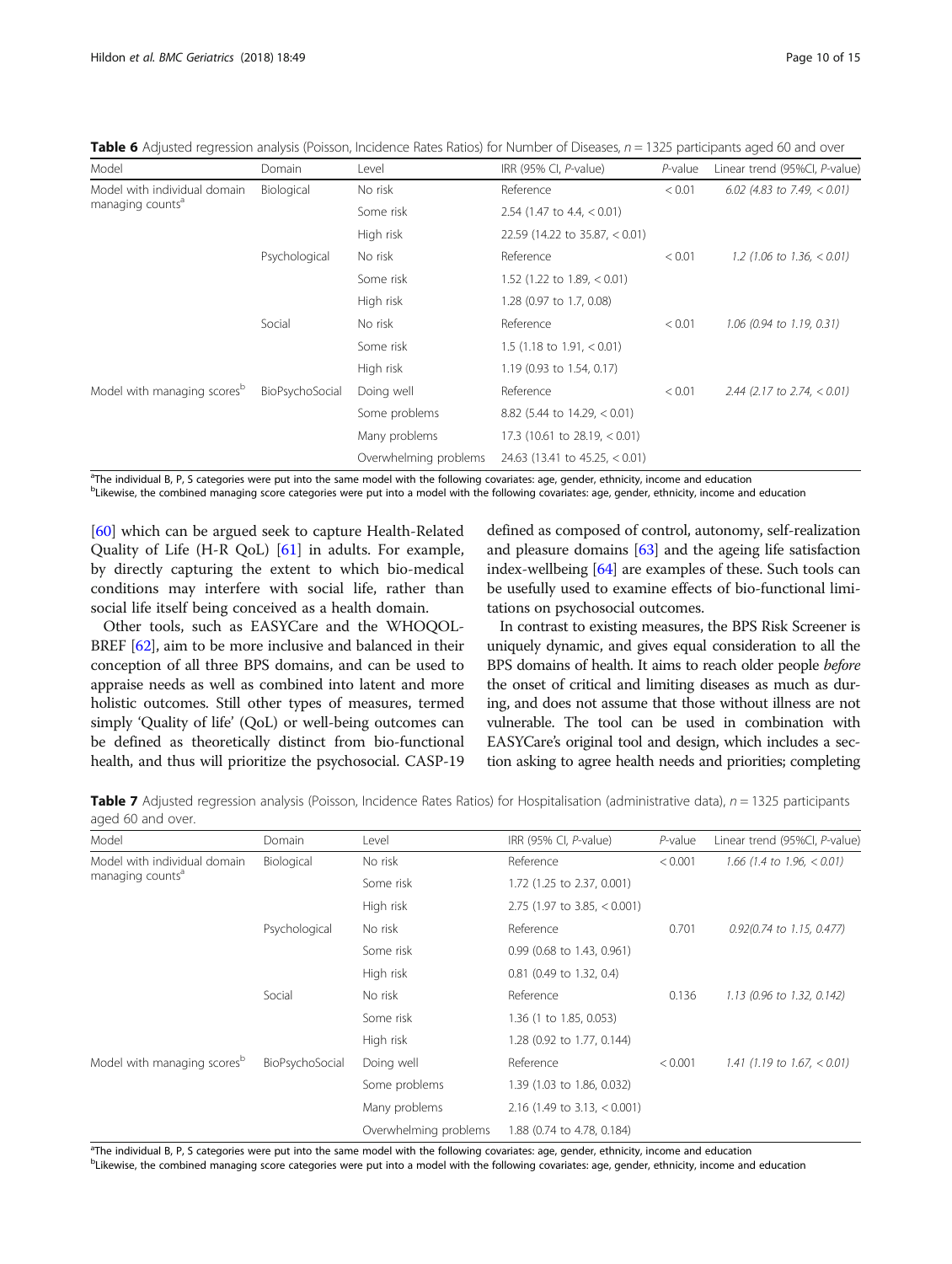<span id="page-10-0"></span>Table 8 Adjusted regression analysis (Poisson, Incidence Rates Ratios) for presenting at Emergency Department (administrative data),  $n = 1325$  participants aged 60 and over.

| Model                                   | Domain          | Level*                | IRR (95% CI, $P$ -value)       | $P$ -value | Linear trend (95%CI, P-value)   |
|-----------------------------------------|-----------------|-----------------------|--------------------------------|------------|---------------------------------|
| Model with individual domain            | Biological      | No risk               | Reference                      | < 0.001    | 1.89 (1.55 to 2.3, $< 0.001$ )  |
| managing counts <sup>a</sup>            |                 | Some risk             | 1.89 (1.29 to 2.75, 0.001)     |            |                                 |
|                                         |                 | High risk             | $3.58$ (2.41 to 5.3, < 0.001)  |            |                                 |
|                                         | Psychological   | No risk               | Reference                      | 0.795      | 1.09 (0.85 to 1.39, 0.5)        |
|                                         |                 | Some risk             | 1.08 (0.7 to 1.66, 0.743)      |            |                                 |
|                                         |                 | High risk             | 1.2 (0.69 to 2.06, 0.522)      |            |                                 |
|                                         | Social          | No risk               | Reference                      | 0.001      | 1.43 (1.19 to 1.74, $< 0.01$ )  |
|                                         |                 | Some risk             | 1.7 (1.17 to 2.47, 0.005)      |            |                                 |
|                                         |                 | High risk             | $2.08$ (1.41 to 3.06, < 0.001) |            |                                 |
| Model with managing scores <sup>b</sup> | BioPsychoSocial | Doing well            | Reference                      | < 0.001    | 1.98 (1.61 to 2.42, $< 0.001$ ) |
|                                         |                 | Some problems         | 2.3 (1.61 to 3.29, $< 0.001$ ) |            |                                 |
|                                         |                 | Many problems         | 4.22 (2.7 to $6.61 < 0.001$ )  |            |                                 |
|                                         |                 | Overwhelming problems | 4.08 (1.37 to 12.17, 0.012)    |            |                                 |

a<br>The individual B, P, S categories were put into the same model with the following covariates: age, gender, ethnicity, income and education

b<br>Likewise, the combined managing score categories were put into a model with the following covariates: age, gender, ethnicity, income and education

this section with the participant will provide more detailed qualitative support to combine with the Screener's scores.

The Screener's main purpose is not to replace human judgement, empathy or clinical experience. When properly administered, it is conceived as a tool to help guide decisions on finding the right program and services to match the needs of the older person, using the BPS combined managing score as a guide. The individual B, P, S managing counts can be used to help to further inform care planning, mapping areas of need to more in-depth assessment or referrals.

For example, in the ComSA program, a more vulnerable adult would be linked to Care Management and depending on their individual domain needs may be referred to either or all: community-based nursing and primary care (B), counselling and support services (P), and community inclusion activities (S). More proactive Third Agers would be recommended to the ComSA Community Development activities, including: self-care and health maintenance classes (B), guided autobiography therapeutic groups (P), and social and interest groups (S). In devising the tool, the BPS managing score

Table 9 Adjusted regression analysis (Poisson Incidence Rates Ratios) for Length of Stay (administrative data),  $n = 1325$  participants aged 60 and over

| Model                                   | Domain          | Level                 | IRR (95% CI, $P$ -value)         | P-value | Linear trend (95%Cl, P-value,  |
|-----------------------------------------|-----------------|-----------------------|----------------------------------|---------|--------------------------------|
|                                         | Biological      | No risk               | Reference                        | < 0.001 | $2.95$ (2.17 to 4.03, < 0.001) |
|                                         |                 | Some risk             | 2.39 (1.35 to 4.22, 0.003)       |         |                                |
|                                         |                 | High risk             | 9.01 (4.82 to 16.82, $< 0.001$ ) |         |                                |
| Model with individual domain            | Psychological   | No risk               | Reference                        | 0.171   | 1.02 (0.68 to 1.53, 0.926)     |
| managing counts <sup>a</sup>            |                 | Some risk             | 1.63 (0.82 to 3.24, 0.166)       |         |                                |
|                                         |                 | High risk             | 0.6 (0.24 to 1.52, 0.285)        |         |                                |
|                                         |                 | No risk               | Reference                        |         |                                |
|                                         |                 | Some risk             | 1.27 (0.72 to 2.22, 0.409)       | 0.138   | 1.36 (1.01 to 1.83, 0.041)     |
|                                         | Social          | High risk             | 1.87 (1.03 to 3.37, 0.038)       |         |                                |
| Model with managing scores <sup>b</sup> | BioPsychoSocial | Doing well            | Reference                        | < 0.001 | $2.93$ (2.11 to 4.08, < 0.001) |
|                                         |                 | Some problems         | 4.02 (2.33 to 6.92, $< 0.001$ )  |         |                                |
|                                         |                 | Many problems         | 8.4 (4.04 to 17.48, < 0.001)     |         |                                |
|                                         |                 | Overwhelming problems | 7.14 (1.07 to 47.66, 0.042)      |         |                                |

<sup>a</sup>The individual B, P, S categories were put into the same model with the following covariates: age, gender, ethnicity, income and education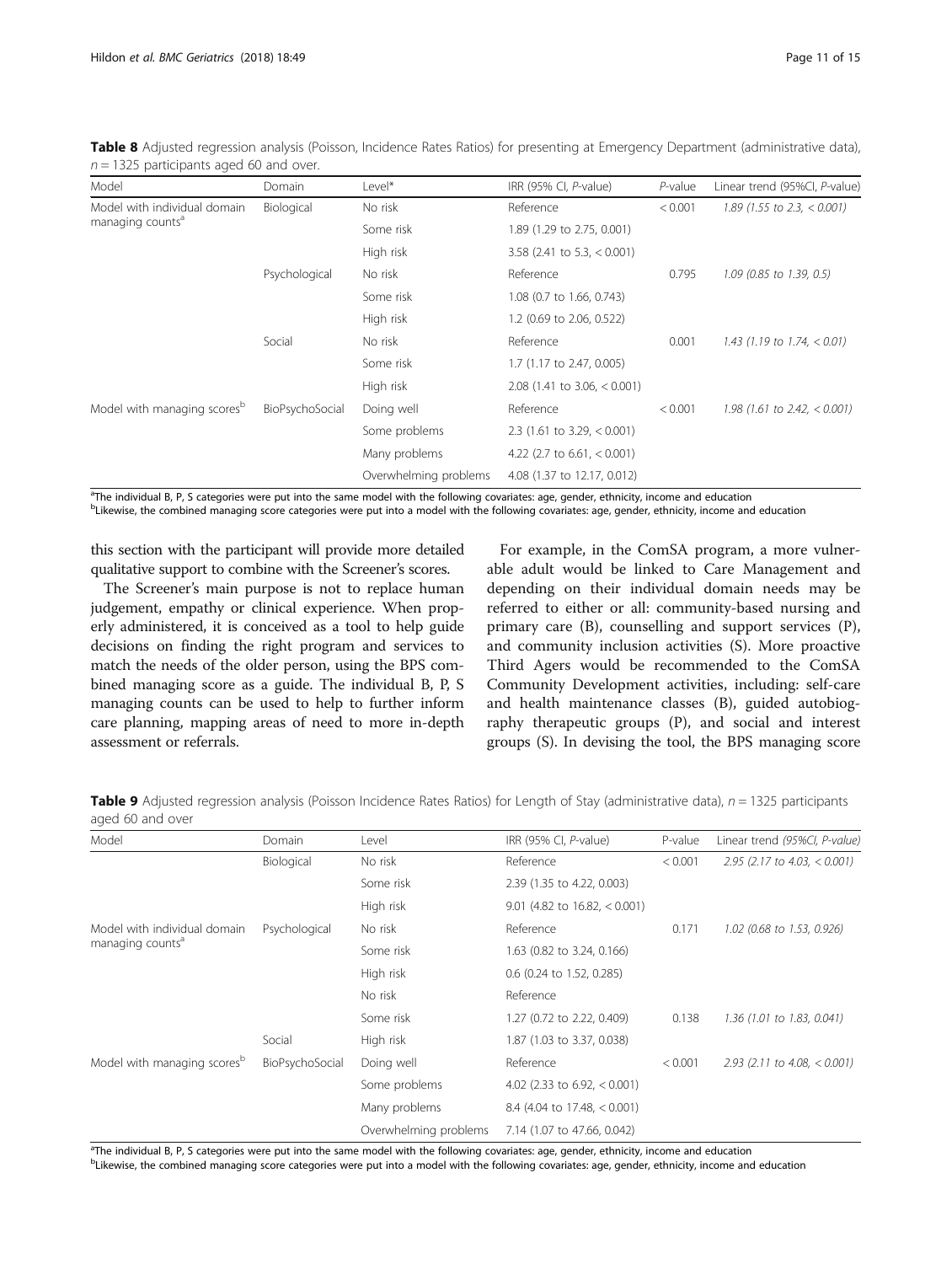was also intended to provide validated, robust and change sensitive outcomes with which to evaluate interventions.

# Summary of findings

The study shows that overall, the risk-screening tool and proposed novel scoring system is clearly able to identify older people who are at increased risk of poor managing outcomes due to additive effects of BPS health loads. The most vulnerable older people were indeed consistently identified at 4 pts. and upwards of the managing score, although we recommend this threshold be used with caution; providing a shared concept as well as language to inform care of people according to where their needs will rank on a spectrum. Not as an absolute criterion for program inclusion.

This work builds on what we know about social health, often referred to simply as isolation and poor relationships. We know these play important roles in the risk of mortality [\[48\]](#page-14-0) and morbidity [[24](#page-13-0), [65\]](#page-14-0). Yet, traditionally little consideration has been given to explicitly defining, and embedding this construct into health models as a distinct domain in itself. Our study demonstrates that, similar to the P domain, the S component of health may appear small as a stand-alone part, but when treated as an additive in a load, it does significantly contribute to health problems adding up.

BPS Risk screener's greatest attribute is that it renders programming transparent. The current set of analyses tells us, for instance, that if the goal is only to reduce LoS and ED visits the S and B domains are important. On the other hand, if the goal is to design programs to reduce hospitalization itself, then let us focus on lifting the B. If falls are the outcome programmer most want to address, then let is lift the B and P, and so on. These associations are however likely to change across cultural contexts, and remain to be tested in different settings. Moreover, we must remember that improving the general experience of health at older ages, and helping older people to simply manage better, has been clearly demonstrated to require a fully BPS and integrated approach.

## Strengths, limitations and future work

This study is underpinned by a contemporary paradigm, transferred across developmental studies of resilience, which assumes older peoples continued capability for growth. It operationalizes BPS health as a dynamic process and treats vulnerability as modifiable and successful ageing as achievable, even in the Fourth Age. Although our B, P and S clusters were confirmed, and our BPS health load concept and scoring approach supported, we noted that existing items could still be better adapted to local settings, and expanded. For instance, more explicit and culturally better-worded questions might clarify the B domain. It was

notable for instance that neither sleep problems nor pain were retained in this cluster, as these are big B issues at older ages. This may be due to unclear wording and/or interpretations that overlap between the B (pain) and P (anxiety) domains.

The P domain was also limited in items and may not capture more acute emotional experiences well. As for the S domain, Lubben prioritizes family relationships outside the home. However, in Singapore most families are close knit and often live together. As such, we realized during our risk screener administration that Lubben did not capture the impact of prominent and important familial relationships in the home. Also, EASYCare's structure, could be refined to incorporate meaningful S items and better capture P wellness.

Our outcomes did not account for intermediate to long-term care, neither for nursing home facilitation or hospitalization for mental health care. Moreover, we were lacking QoL (e.g. CASP-19) as an outcome, which should be added to further testing of this tool. A major limitation of this study is the natural self-selection phenomena that the very vulnerable will be hard to find, let alone agree to be interviewed. The low numbers in the highest risk bands resulted in wide confidence intervals and could have contributed to some instability of analysis at that level.

This study followed a cross-sectional design, limited to one neighbourhood in Singapore, although the study population profile was generally well matched in comparison to national census data. Further study is required for confirmatory factor analysis, and to examine the reliability of the tool, and using it as a measure of change and programmatic evaluation outcome; the current study simply explores the BPS domains and tests the utility of the managing score categories.

# Conclusions

In closing, this work answers the recent call for innovation in measurement and management toward integrity of health systems [\[66](#page-14-0)]. It pays particular attention to the fact that community health programs differ from other health innovations in that they naturally do not just focus on a single condition, setting, service provider or process, but instead seek to optimize the overall health and functional status of clients, while curtailing excessive or avoidable healthcare use [\[67](#page-14-0)]. Such systems are predisposed to, and in need of evidenced based approaches to maximise integration. A focus on understanding BPS dynamics and the mix of managing or risk profiles, creates a common understanding and dialogue around risk, and is an important starting point for geriatric assessment, and the basis for engendering Adaptive Capability.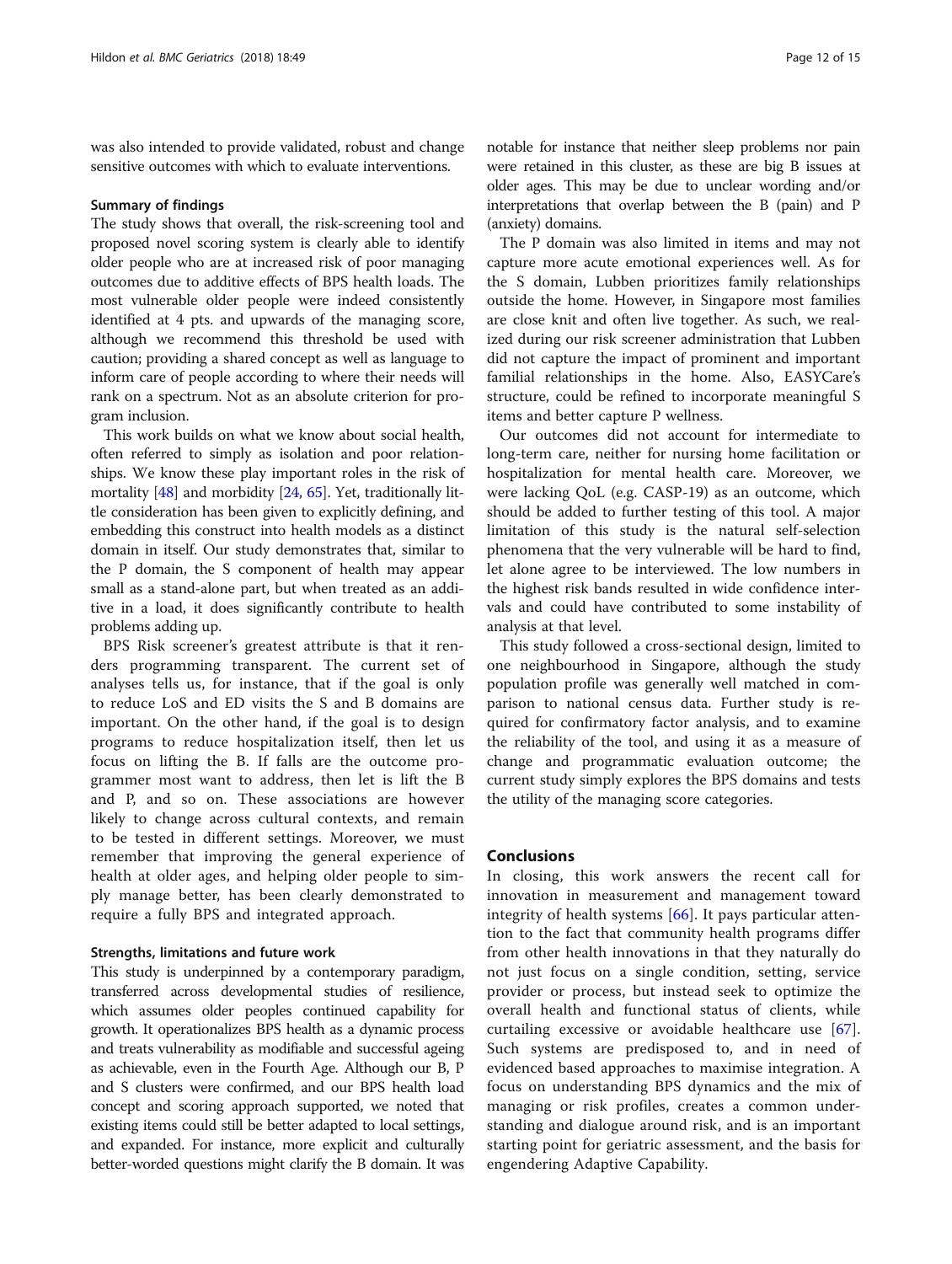<span id="page-12-0"></span>Moreover, given that psychosocial risks may be more malleable than bio-functional ones, especially to older old people in the fourth age, we anticipate that tools that accurately capture P and S risks will be more change sensitive, and such measures should be encouraged and improved. In order to improve the BPS Risk Screener and address the gaps in questionnaire items identified in the current work, a complementary mixed-method study, refining and testing new BPS items into an updated, more cohesive scale is forthcoming.

# Additional files

[Additional file 1: Figure S1.](https://doi.org/10.1186/s12877-018-0739-x) 'How can we help?' linking patients to suitable interventions, using biopsychosocial risk screening toward enabling successfully ageing in place. Conceptual mapping (no data). (DOCX 86 kb)

[Additional file 2: Figure S2.](https://doi.org/10.1186/s12877-018-0739-x) Describing Loads-Levers-Lifts process model toward Adaptive Capability. Conceptual mapping (no data). (PPTX 234 kb)

[Additional file 3: Figure S3a](https://doi.org/10.1186/s12877-018-0739-x) and b. Scoring of biopsychosocial health to capture additive effects or health loads within and across BPS domains. Descriptive process (no data). (DOCX 14 kb)

[Additional file 4: Table S1.](https://doi.org/10.1186/s12877-018-0739-x) Whampoa survey respondents compared to Singapore resident population <sup>a</sup>, for over 60 years, in absolute numbers and (%).Compared the Whampoa data collected during August to October 2014, using non-randomized convenience sampling  $(n = 1325)$ , 60 years of age and older) to Singapore census data (60 years of age and older). Data derived from: Census data, The Yearbook of Statistics Singapore, 2015; and Population trends, 2015. Department of Statistics Singapore. (DOCX 76 kb)

**[Additional file 5: Figure S4.](https://doi.org/10.1186/s12877-018-0739-x)** Distribution of managing scores,  $n = 1325$ study participants over 60 years of age. Data was collected during August to October 2014, using non-randomized convenience sampling, and listings of addresses of participants of 60 years of age and older. (DOCX 57 kb)

[Additional file 6: Figure S5a-d.](https://doi.org/10.1186/s12877-018-0739-x) Managing scores by outcomes of interest,  $n = 1325$  study participants over 60 years of age. Data was collected during August to October 2014, using non-randomized convenience sampling, and listings of addresses of participants of 60 years of age and older. (DOCX 2557 kb)

[Additional file 7: Figure S5e-h.](https://doi.org/10.1186/s12877-018-0739-x) Managing scores by outcomes of interest, n = 1325 study participants over 60 years of age. Data was collected during August to October 2014, using non-randomized convenience sampling, and listings of addresses of participants of 60 years of age and older. (DOCX 163 kb)

[Additional file 8: Figure S6.](https://doi.org/10.1186/s12877-018-0739-x) Summary of multivariate associations by outcomes of interest. Summary of results based on study participants. Data was collected during August to October 2014, using nonrandomized convenience sampling, and listings of addresses of participants of 60 years of age and older. (DOCX 2475 kb)

#### Abbreviations

BPS: BioPyschoSocial; CASP: Control, Autonomy, Self-realization, Pleasure; ComSA: Community for successful ageing; ED: Emergency department; H-R QoL: Health-related quality of life; LoS: Length of stay; Qol: Quality of life; WHO: World Health Organization

#### Acknowledgements

This paper is written to support the Community for Successful Ageing (ComSA) intervention, being carried out and evaluated in Whampoa. We are grateful to Ministry of Health for their support of this theoretical and empirical work. We warmly thank our partners at the Tsao Foundation, Mary Ann Tsao and Kim Choo Peh for linking us to the community, and for their

unwavering partnership and support. We also deeply thank Yik Ying Teo for his support toward the completion of this work. We are also most grateful to the Community Health Project (CHP) Medical students: Azriel Hong Kiat Koh, Si Yiang Tang, Viviyan Wei Yen Tay and Suphadetch Leungsuwan for their practical support and contributions to the literature review, and Sarah Heberlig for her administrative and data collection support. Lastly, we thank the Whampoa participants for agreeing to be part of this study, without which this paper would not have been possible.

#### Funding

This work was funded by: Tote board Singapore, Ministry of Health; and working in partnership with Agency for Integrated Care (AIC).

#### Availability of data and materials

Data and materials are not available for public access. The data repository is held at NUS and EASYCare and other instruments are available through their original sources.

## Authors' contributions

ZH, WCN, FS, GK and HV conceived the study and analytic plan. ZH developed the theoretical approach and linked it to the scoring system, working with TW to validate the initial BPS composition of the Screener. ZH, FS and SA worked together to develop the Loads-Levers-Lifts model. ZH mapped this to the loads concepts and developed the scoring system. ZH drafted the initial structure of the manuscript and guided by HV and GK worked closely with the statistical team, CST, XD, KBT, and senior psychometrician DW to determine the exploratory Factor Analysis, unadjusted and regression analyses, and interpretation of the findings with inputs from FS. CST and XD reviewed the statistical literature. ZH incorporated this review and appraised the remaining literature, with the support of TW who contributed the literature on frailty and IP who contributed case studies and comments on needs assessments, and SA who contributed critical appraisal of successful ageing. ZH authored the first draft, which was meaningfully commented on by all authors, with particular support from DW on restructuring, and HV on editing, and from IP on using the Managing Score within the EASYCare. ZH corresponded on submission and peer review in consultation with CST, HV, FS and SA. The final submission was circulated and approved by all contributors.

## Ethics approval and consent to participate

These analyses are derived from a secondary data source. Data were originally collected as a public health practice initiative by a survey company experienced in surveying older people, and trained in Inter-RAI (decisionmaking observed test for cognitive impairment). The data collectors followed a standard operating procedure, involving first gaining agreement by verbal consent from the care giver to invite the more notably vulnerable to take part in the survey, including testing for cognitive impairment. All participants themselves were also explained the purpose of the data collection and asked for their own signed consent.

An exemption certificate was sought and approved by National University Singapore's Institutional Review Board (IRB) to use the community survey included herein as a secondary data source. Permissions from the custodians of the data, our partners at the Tsao Foundation, a non-profit family foundation that supports successful ageing, were granted. An amendment was granted to analyse an expanded de-identified dataset linked by Ministry of Health, containing admissions data.

# Consent for publication

Not applicable.

#### Competing interests

The authors declare that they have no competing interests.

# Publisher's Note

Springer Nature remains neutral with regard to jurisdictional claims in published maps and institutional affiliations.

#### Author details

<sup>1</sup> Johns Hopkins University, Center for Communication Programs, 111 Market Place, Suite 310, Baltimore, MD 21202, USA. <sup>2</sup>Saw Swee Hock School of Public Health, National University of Singapore, Singapore, Singapore. <sup>3</sup>Department of Global Health and Development, London School of Hygiene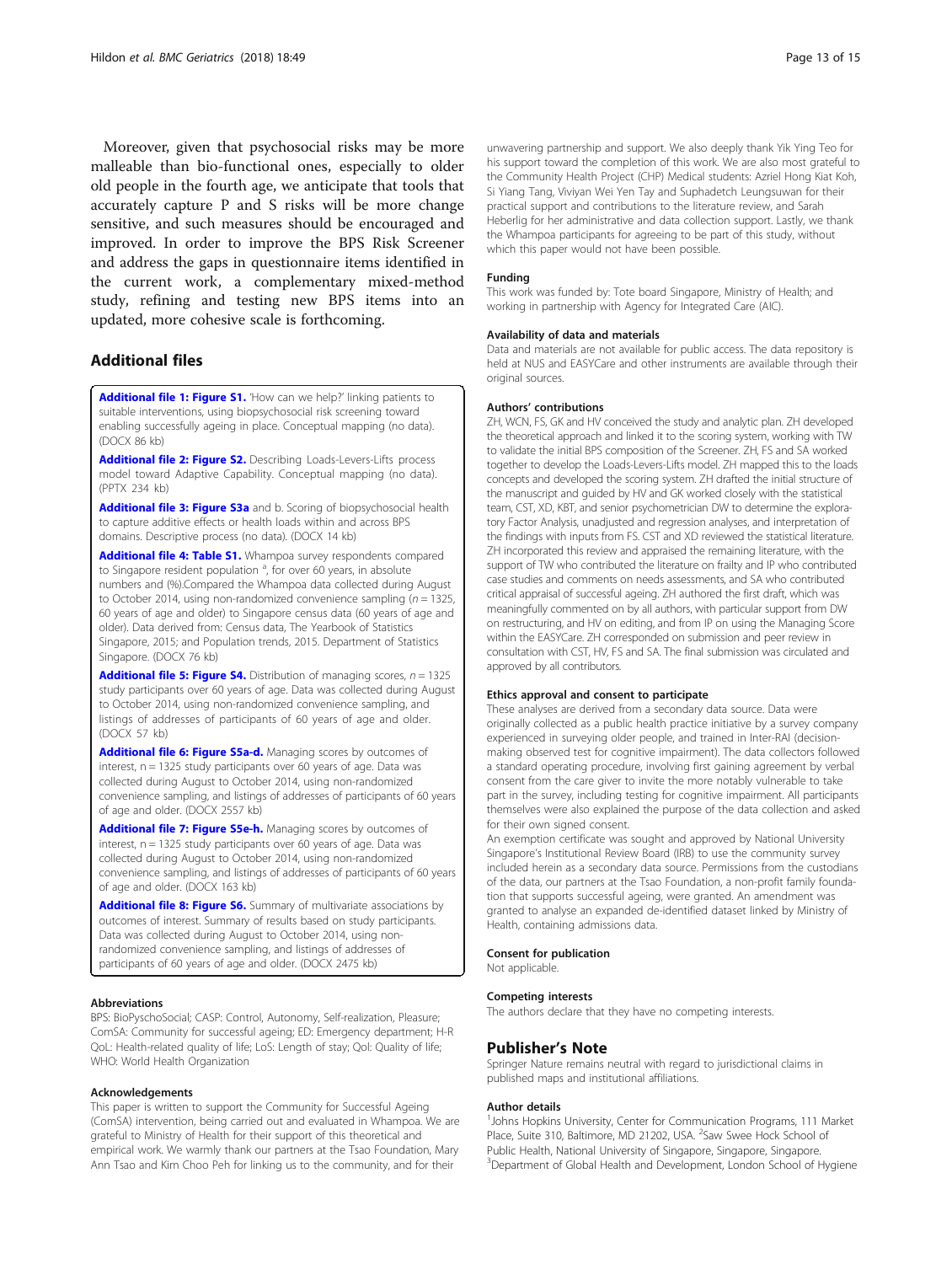<span id="page-13-0"></span>and Tropical Medicine, Faculty of Public Health & Policy, London, England. 4 Tsao Foundation, 298 Tiong Bahru Road, #15-01/06 Central Plaza, Singapore 168730, Singapore. <sup>5</sup>Ministry of Health, College of Medicine, Building 16 College Road, Singapore 169854, Singapore. <sup>6</sup>University of Stirling, Stirling, UK. <sup>7</sup>UCL Institute of Education, IOE - Social Science, University College London, 20 Bedford Way, London WC1H 0AL, England. <sup>8</sup>Department of Patient & Care, Maastricht University Medical Center, Maastricht, the Netherlands. <sup>9</sup>Vrije Universiteit Brussels, Laarbeeklaan 103, 1090 Brussel, Belgium. <sup>10</sup>Panaxea, Matrix II, unit 1.08/9, Science Park 400, 1098 XH Amsterdam, The Netherlands. <sup>11</sup>Singapore, Singapore.

## Received: 4 July 2017 Accepted: 31 January 2018 Published online: 17 February 2018

# References

- 1. Keszei AP, Novak M, Streiner DL. Introduction to health measurement scales. J Psychosom Res. 2010;68:319–23.
- Philp I, Newton P, McKee KJ, Dixon S, Rowse G, Bath PA. Geriatric Assessment in primary care: formulating best practice. Br J Nurs. 2001;6:290–5.
- 3. Philip KE, Alizad V, Oates A, Donkin DB, Pitsillides C, Syddall SP, Philp I. Development of EASY-care, for brief standardized assessment of the health and care needs of older people; with latest information about cross-national acceptability. J Am Med Dir Assoc. 2014;15:42–6.
- 4. Lubben J. Assessing social networks among elderly populations. Fam Community Health. 1988;11:42–52.
- 5. Lubben J, Blozik E, Gillmann G, Iliffe S, von Renteln Kruse W, Beck JC, Stuck AE. Performance of an abbreviated version of the Lubben social network scale among three European community-dwelling older adult populations. Gerontologist. 2006;46:503–13.
- 6. Tsao Foundation: Community for successful aging. [http://tsaofoundation.](http://tsaofoundation.org/what-we-do/comsa/about-comsa) [org/what-we-do/comsa/about-comsa](http://tsaofoundation.org/what-we-do/comsa/about-comsa). Accessed 20Jun 2017.
- 7. Laslett P. A fresh map of life: the emergence of the third age. 2nd ed. UK: Palgrave Macmillan; 1996.
- 8. Bury M. In: Arber S, Ginn J, editors. Connecting gender and aging: a sociological approach. Philadelphia: Open University Press; 1995. p. 15–30.
- 9. Bowling A, Dieppe P. What is successful ageing and who should define it? BMJ. 2005;331:1548–51.
- 10. Rowe JW, Khan RL. Successful aging and disease prevention. Adv Ren Replace Ther. 2000;7:70–7.
- 11. Marty M, Clara B. Successful aging and its discontents: a systematic review of the social gerontology literature. Gerontologist. 2015;55:58–69. [https://](https://doi.org/10.1093/geront/gnu037) [doi.org/10.1093/geront/gnu037](https://doi.org/10.1093/geront/gnu037)
- 12. Young Y, Frick KD, Phelan EA. Can successful aging and chronic illness coexist in the same individual? A multidimensional concept of successful aging. J Am Med Dir Assoc. 2009;10:87–92. [https://doi.org/10.1016/j.jamda.](https://doi.org/10.1016/j.jamda.2008.11.003) [2008.11.003.](https://doi.org/10.1016/j.jamda.2008.11.003)
- 13. Baltes PB, Baltes MM. Psychological perspectives on successful aging: the model of selective optimization with compensation. Successful aging: perspectives from the behavioral. Sciences. 1990;1:1–34.
- 14. Kahana E, Kahana B. Contextualizing successful aging: new directions in an age-old search. In: Settersten RA, editor. Invitation to the life course: toward new understandings of later life. New York: Baywood Publishing Company; 2003. p. 225–59.
- 15. Kahana E, Kahana B, Jeong EL. Proactive approaches to successful aging: one clear path through the forest. Gerontology. 2014;7124:466–74. [https://](https://doi.org/10.1159/000360222) [doi.org/10.1159/000360222](https://doi.org/10.1159/000360222)
- 16. Active ageing: a policy framework. Geneva: World Health Organization. 2002. [http://www.who.int/ageing/publications/active\\_ageing/en/](http://www.who.int/ageing/publications/active_ageing/en/). Accessed 27 Aug 2017.
- 17. World Health Organization. World Report on Ageing and Health. 2015. Luxemburg. [http://apps.who.int/iris/bitstream/10665/186463/1/](http://apps.who.int/iris/bitstream/10665/186463/1/9789240694811_eng.pdf?ua=1) [9789240694811\\_eng.pdf?ua=1.](http://apps.who.int/iris/bitstream/10665/186463/1/9789240694811_eng.pdf?ua=1) Accessed 26 June 2017.
- 18. Antonovsky A. The salutogenic model as a theory to guide health promotion. Health Promot Int. 1996;11:11–8.
- 19. Engel GL. The need for a new medical model: a challenge for biomedicine. Science. 1977;196:129–36.
- 20. Aw S, Koh G, Oh YJ, Wong ML, HJM V, Harding SC, MAB G, CYF L, JL HZ. Explaining the continuum of social participation among older adults in Singapore: from closed doors' to active ageing in multi-ethnic community settings. J Aging Stud. 2017;42:46–55. <https://doi.org/10.1016/j.jaging.2017.07.002>
- 21. Clarke L, Griffin M. (2008). Failing bodies: body image and multiple chronic conditions in later life. Qual Health Res. 2008;18:1084–95.
- 22. Aging MM. Disability: behind and beyond the stereotypes. J Aging Stud. 1990;4:245–60.
- 23. Hildon Z, Smith G, Netuveli G, Understanding BD. Adversity and resilience at older ages. Sociol Health Illn. 2008;30:726–40.
- 24. Huber M, van Vliet M, Giezenberg M, Winkens B, Heerkens Y, Dagnelie PC, Knottnerus JA. Towards a 'patient-centred' operationalisation of the new dynamic concept of health: a mixed methods study. BMJ Open. 2016;6(1): e010091. <https://doi.org/10.1136/bmjopen-2015-010091>.
- 25. Huber M, Knottnerus JA, Green L, van der Horst H, Jadad AR, Kromhout D, van der Meer JWM. How should we define health? BMJ. 2011;343:d4163.
- 26. Richardson G. The metatheory of resilience and resiliency. J Clin Psychol. 2005;58:307–21.
- 27. Azanda P, Romero L, Sánchez-Jurado PM, Martínez-Reig M, Gómez-Arnedo L, Alfonso SA. Frailty and Mortality, disability and mobility loss in a Spanish cohort of older adults: the FRADEA study. Maturitas. 2013;74:54–60.
- 28. Ahmed N, Mandel R, Fain MJ. Frailty: an emerging geriatric syndrome. Am J Med. 2007;120:748–53.
- 29. Gobbens RJJ, Luijkx KG, Wijnen-Sponselee MT, Schols JMGA. Search of an integral conceptual definition of frailty: opinions of experts. J Am Med Dir Assoc. 2010;11:338–43.
- 30. Pialoux T, Goyard J, Screening LB. Tools for frailty in primary health care: a systematic review. Geriatr Gerontol Int. 2012;12:189–97.
- 31. Gobbens RJJ, van Assen M. The prediction of quality of life by physical, psychological and social components of frailty in community-dwelling older people. Qual Life Res. 2014;23(8):2289–300.
- 32. Azzopardi RV, Vermeiren S, Gorus E, Habbig AK, Petrovic M, Van Den Noortgate N, De Vriendt P, Bautmans I, Beyer I. Linking frailty instruments to the international classification of functioning, disability, and health: a systematic review. J Am Med Dir Assoc. 2016;17:1066.e1–1066.e11. [https://](https://doi.org/10.1016/j.jamda.2016.07.023) [doi.org/10.1016/j.jamda.2016.07.023.](https://doi.org/10.1016/j.jamda.2016.07.023)
- 33. Buta BJ, Walston JD, Godino JG, Park M, Kalyani RR, Xue QL, Bandeen-Roche K, Varadhan R. Frailty assessment instruments: systematic characterization of the uses and contexts of highly-cited instruments. Ageing Res Rev. 2016;26: 53–61. <https://doi.org/10.1016/j.arr.2015.12.003>
- 34. Fried LP, Tangen CM, Walston J, Newman AB, Hirsch C, Gottdiener J, Seeman T, Tracy R, Kop WJ, Burke G, McBurnie MA. For the cardiovascular health study collaborative research group. Frailty in older adults: evidence for a phenotype. J Gerontol A Biol Sci Med Sci. 2001;56:M146–57.
- 35. Masten AS. Ordinary magic: resilience processes in development. Am Psychol. 2001;56:227–38.
- 36. Harris PB. Another wrinkle in the debate about successful aging: the undervalued concept of resilience and the lived experience of dementia. Int J Aging Hum Dev. 2008;67:43–61.
- 37. Hildon Z, Montgomery SM, Blane D, Wiggins RD, Examining NG. Resilience of quality of life in the face of health-related and psychosocial adversity at older ages: what is "right" about the way we age? Gerontologist. 2009;50(1):36–47.
- 38. Windle G. What is resilience? A systematic review and concept analysis. Rev Clin Gerontol. 2011;21:152–69.
- 39. Huisman M, Klokgieters S, Beekman A. Successful ageing, depression and resilience research; a call for a priori approaches to investigations of resilience. Epidemiol Psychiatr Sci 2017;26:1-5. [https://doi.org/10.1017/](https://doi.org/10.1017/S2045796017000348) [S2045796017000348.](https://doi.org/10.1017/S2045796017000348)
- 40. Schoon I. Risk and Resilience: adaptations in changing times. UK: Cambridge University Press; 2006.
- 41. Hirdes JP, Poss JW, Curtin-Telegdi N. The method for assigning priority levels (MAPLe): a new decision-support system for allocating home care resources. BMC Med. 2008;6(9):1–11.
- 42. Ong P, Garçon L, Ross A. First expert consultation on community-based social innovations that support older people in low- and middle-income countries. Kobe, Japan: WHO; 2015.
- 43. Craig C, Chadborn N, Sands G, Tuomainen H, Gladman J. Systematic review of EASY-care needs assessment for community-dwelling older people. Age Ageing. 2015;44:559–65. <https://doi.org/10.1093/ageing/afv050>.
- 44. Basto M, Pereira JM. An SPSS R-Menu for ordinal factor analysis. J Stat Softw. 2012;46(4):1–29.
- 45. Bernstein IH, Teng G. Factoring Items and factoring scales are different: spurious evidence for multidimensionality due to item categorization. Psychol Bull. 1989;105(3):467–77.
- 46. Marcus-Roberts HM, Roberts FS. Meaningless statistics. J Educ Stat. 1987; 12(4):383–94.